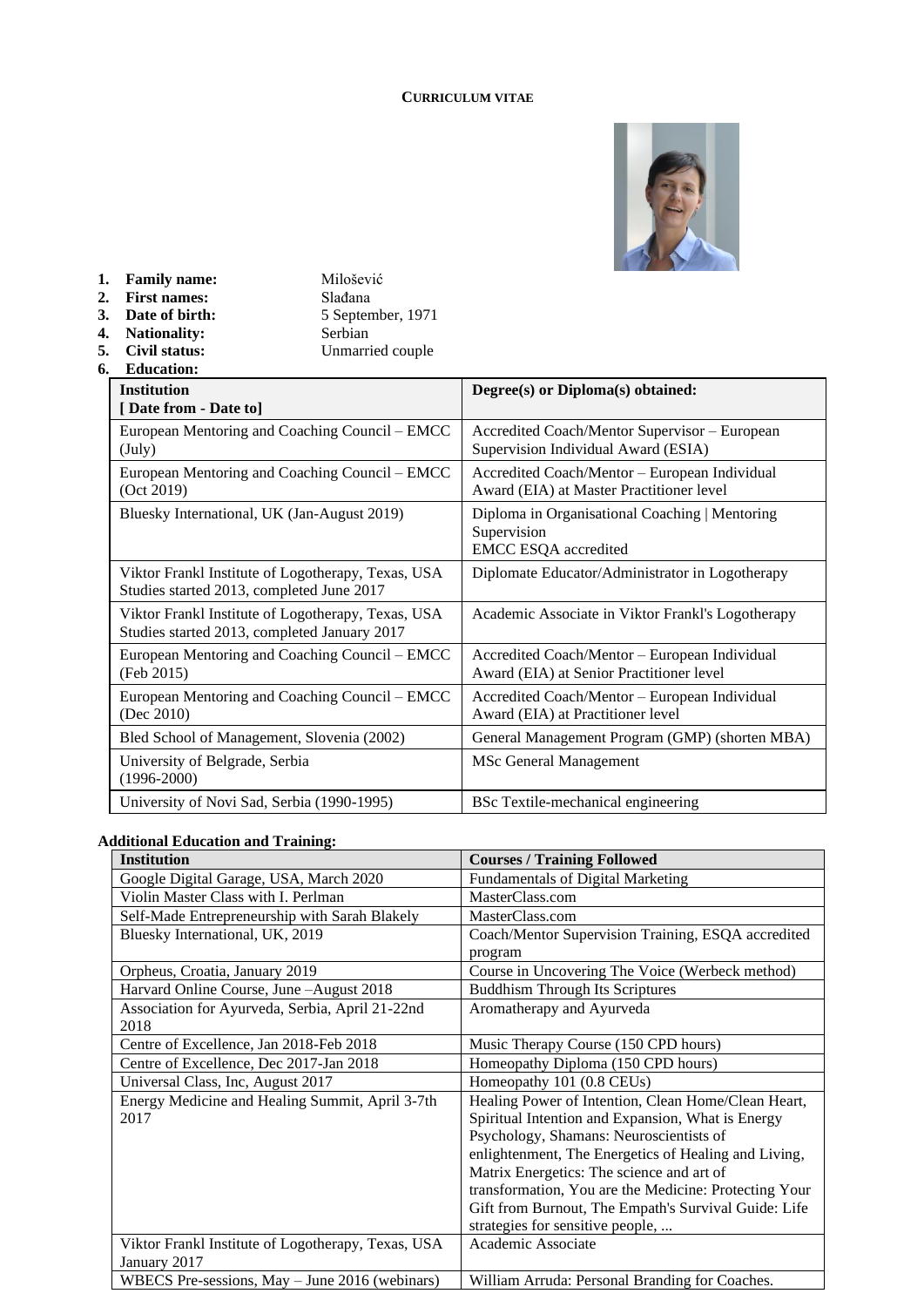| World Business and Executive Coach Summit                                  | Peter Hawkins: The Future Challenges for Coaching    |
|----------------------------------------------------------------------------|------------------------------------------------------|
|                                                                            | Margaret Moore: Coach the Multiplicity of Mind       |
| Managament Research Group (USA, Ireland), May<br>17th 2016 (webinar)       | Coaching for Self-Awareness                          |
| Viktor Frankl Institute of Logotherapy, Texas, USA                         | Franklian Psychology: Theory and Theraoy of Mental   |
| Started Jan 2016. Completed July 2016                                      | <b>Disordrs</b>                                      |
| Recognized for 30 clock hours of Continuing                                |                                                      |
| Education by the American Psychological                                    |                                                      |
| Association (APA) and other professional                                   |                                                      |
| organizations                                                              |                                                      |
| Viktor Frankl Institute of Logotherapy, Texas, USA                         | Franklian Psychology: Meaning-Centered Interventions |
| Started Jan 2015. Completed June 2015                                      |                                                      |
| Recognized for 30 clock hours of Continuing                                |                                                      |
| Education by the American Psychological                                    |                                                      |
| Association (APA) and other professional                                   |                                                      |
| organizations                                                              |                                                      |
| European Mentoring and Coaching Council EU,                                | CPD for EMCC EIA/EQA assessors                       |
| Assessor Training - online update                                          |                                                      |
| Viktor Frankl Institute of Logotherapy, Texas, USA                         | Franklian Psychology: Attitudinal Change             |
| Started April 2014. Completed October 2014                                 |                                                      |
| Recognized for 30 clock hours of Continuing                                |                                                      |
| Education by the American Psychological                                    |                                                      |
| Association (APA) and other professional                                   |                                                      |
| organizations                                                              |                                                      |
| Performance Consultants International,                                     | Application of Coaching as a Management Style,       |
| http://www.performanceconsultants.com/                                     |                                                      |
| webinar, June 19th and July 1st 2014                                       |                                                      |
| Viktor Frankl Institute of Logotherapy, Texas, USA.                        | Franklian Psychology: Introduction to Logotherapy    |
| Completed February 2014, Recognized for 15 clock                           |                                                      |
| hours of Continuing Education by the American                              |                                                      |
| Psychological Association (APA) and other                                  |                                                      |
| professional organizations                                                 |                                                      |
| Serbian Associacion of Transactional Analysis                              | Developmental Transactional Analysis                 |
| (SATA) and Julie Hay (Nov 2012)                                            |                                                      |
| Team Support Training, Tim Sims, Wells, UK (Sept                           | Advance Training in Action Learning Set Facilitation |
| 2012)                                                                      |                                                      |
| Team Support Training, Tim Sims, Wells, UK (Sept                           | Mobilis Masterclass in Facilitation                  |
| 2012)                                                                      |                                                      |
| Cross-Mentoring - Rita Knott, University of St.                            | Female Pool Board, Luxembourgh                       |
| Gallen and American Chamber of Commerce,                                   |                                                      |
| Luxembourgh (January 2014, January 2013, March                             |                                                      |
| 2011)                                                                      |                                                      |
| Cross-Mentoring - Rita Knott (September 2011)                              | International Cross-Mentoring Program - Final        |
|                                                                            | Conference, Luxembourgh                              |
| European Mentoring and Coaching Council -                                  | Training for EIA/EQA assessors (EIA-European         |
| EMCC, Zurich, Switzerland (February 2010)                                  | Individual Accreditation, EQA-European Quality       |
|                                                                            | Award)                                               |
| The Coaching Academy, London, Great Britain                                | "Certificate in Personal Coaching"                   |
| (February 2010)                                                            |                                                      |
| Cross-Mentoring - Rita Knott (September 2009)                              | International Cross-Mentoring Program - Final        |
|                                                                            | Conference, Luxembourgh                              |
| Clutterbuck Associates (General Physics), Great                            | "Mentoring Co-ordinator's Workshop"                  |
| Britain (January 2009)                                                     | "Mentoring Workhop"                                  |
| Prof. David Clutterbuck, EMCC ambassador,                                  | "Advanced Techniques in Coaching and Mentoring"      |
| Belgrade (October, 21 <sup>st</sup> 2008)                                  |                                                      |
| Leadership Strategies The Facilitation Company,                            | "Coaching Individuals and Teams"                     |
| Atlanta, Georgia, October 2008, Webinar                                    |                                                      |
|                                                                            |                                                      |
| Imaginal, Netherland, in Niš (March 8 <sup>th</sup> , 2008)                | "Wall of wonder - facilitation method"               |
| Leadership Strategies The Facilitation Company,                            | "Introduction to Facilitating Groups"                |
| Atlanta, Georgia, SAD, February 2008, Webinar                              |                                                      |
| Planinca, Ltd, Slovenia, EU, in Belgrade (January 10<br>$-11^{th}$ , 2008) | "Coaching skills for Managers"                       |
| AgroQ and YUBuild, internal training, January 2008                         | "Quality management and quality standards"           |
|                                                                            |                                                      |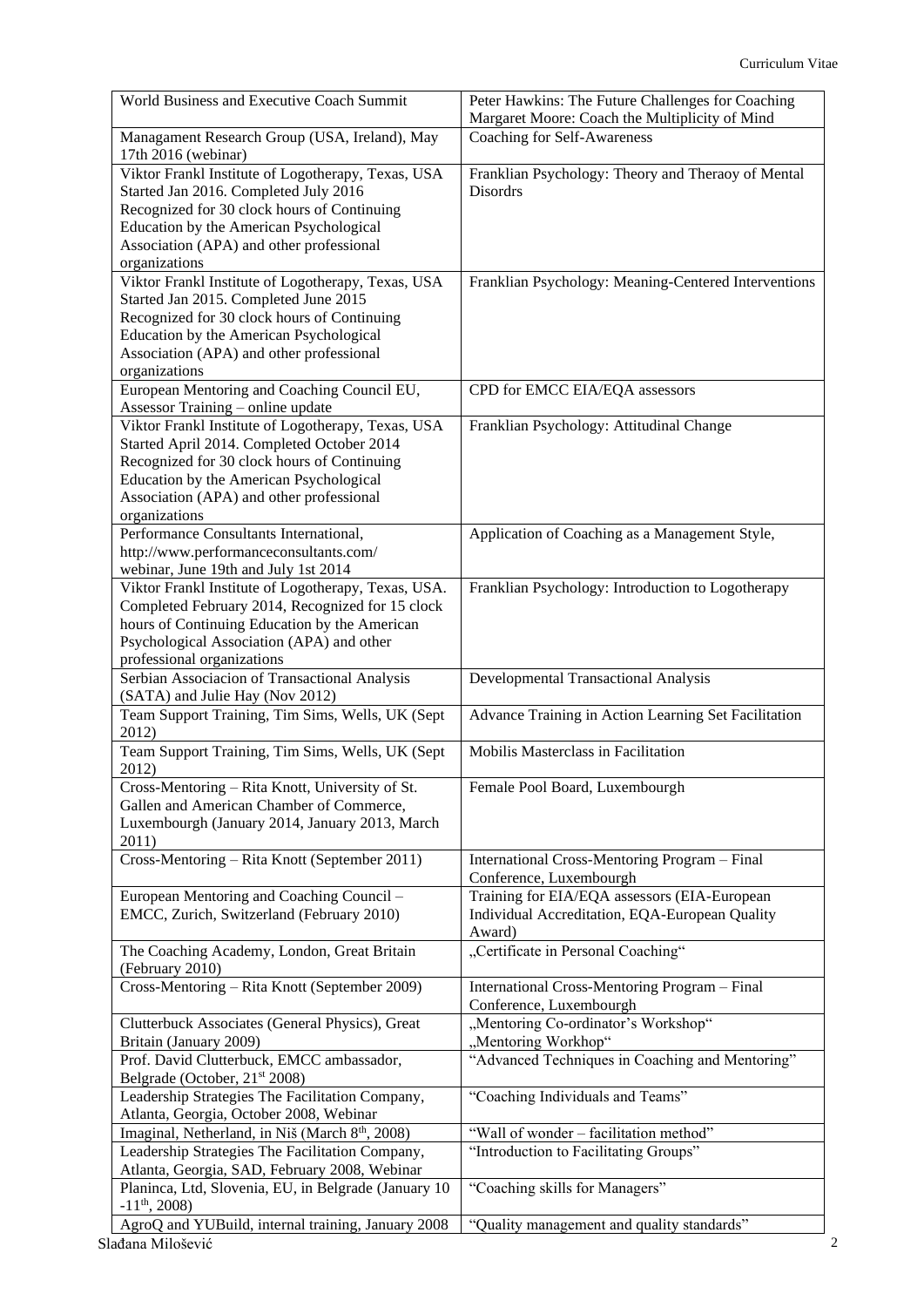| EU Partners, Slovenia, EU, in Belgrade (December<br>2007)                                                           | "IPA funds"                                                                        |
|---------------------------------------------------------------------------------------------------------------------|------------------------------------------------------------------------------------|
| Metoda Konsulter, Sweden, in Belgrade (October<br>$25th$ , 2007)                                                    | "Coaching as tools for change"                                                     |
| Stability Pact for South Eastern Europe through GEA<br>College, Slovenia, in Belgrade (11th – 13th October,<br>2004 | "Strategic and Change Management"                                                  |
| GEA College, Slovenia, in Belgrade $(1st - 3rd$ June<br>2004)                                                       | "Development of Entrepreneurship Ideas" and<br>"Entrepreneurship for Young People" |
| UNDP Yugoslavia, Arandjelovac, Yugoslavia,<br>(October $7 - 12$ th 2002)                                            | "Project Management"                                                               |
| UNDP Yugoslavia, Belgrade (July $15 - 19$ th 2002)                                                                  | "Results Based Management"                                                         |
| Coverdale&Federal Academy for Public                                                                                | "Managing Projects for Success"                                                    |
| Administration, Vienna, Austria (May 13-17 <sup>th</sup> , 2002)                                                    |                                                                                    |
| Federal Academy for Public Administration, Vienna,<br>Austria (June 2002)                                           | "Management in Public Administration"                                              |

#### **7. Language skills - Indicate competence on a scale of 1 to 5 (1 - excellent; 5 - basic):**

| Language                          | <b>Reading</b> | <b>Speaking</b> | <b>Writing</b> |
|-----------------------------------|----------------|-----------------|----------------|
| English                           |                |                 |                |
| Spanish                           |                |                 |                |
| Russian                           |                |                 |                |
| Bosnian, Croatian,<br>Montenegrin |                |                 |                |
| Macedonian                        |                |                 |                |

#### **8. Membership of professional bodies:**

- − Establisher and president of EMCC Serbia (European Mentoring and Coaching Council [www.emccouncil.org\)](http://www.emccouncil.org/)
- − Member of International Association of Facilitators [\(www.iaf-world.org\)](http://www.iaf-world.org/)

#### **Participation at conferences:**

- WBECS Pre-Summit, 2021
- EMCC Annual Conference (virtual), June 1-3rd 2020
- WBECS Pre-Summit, May-June 2020
- Visit to NASA Johnson Speca Center, Houston, Texas, June 2019
- 22nd World Congress of Logotherapy (1 day participation and presentation of Diplomate Project), Dallas, Texas, USA, June 2017
- 21st World Congress of Logotherapy (1 day participation and presentation of Diplomate Project), Dallas, Texas, USA, June 2017
- 3rd International Congress on Logotherapy, Vienna, Austria, September 2016
- Visit to CERN, Geneva, November 2015
- 2nd International Congress on Logotherapy, Vienna, Austria, May 2014
- Female Board Pool Seminar, Luxembourg, January 2014
- Female Board Pool Seminar, Luxembourg, January 2013
- International Mentoring Conference, International-Cross Mentoring Program (Woman at Leadership Positions), Luxembourg, January 2013
- 18th Annual Conference of European Mentoring and Coaching Council, Paris, France, November 2011
- Female Board Pool Seminar, Luxembourg, March 2011
- International Mentoring Conference, International-Cross Mentoring Program (Woman at Leadership Positions), Luxembourg, March 2011
- 17th Annual Conference of European Mentoring and Coaching Council, Dublin, Ireland, November 2010
- "Unleash The Power Within" seminar, Anthony Robbins, Rome, Italy, June 2010
- 16th Annual Conference of European Mentoring and Coaching Council, Amsterdam, Netherland, November 2009
- Congreso Forestal Mundial, Buenos Aires, October 2012
- International Mentoring Conference, International-Cross Mentoring Program (Woman at Leadership Positions), Luxembourg, September 2009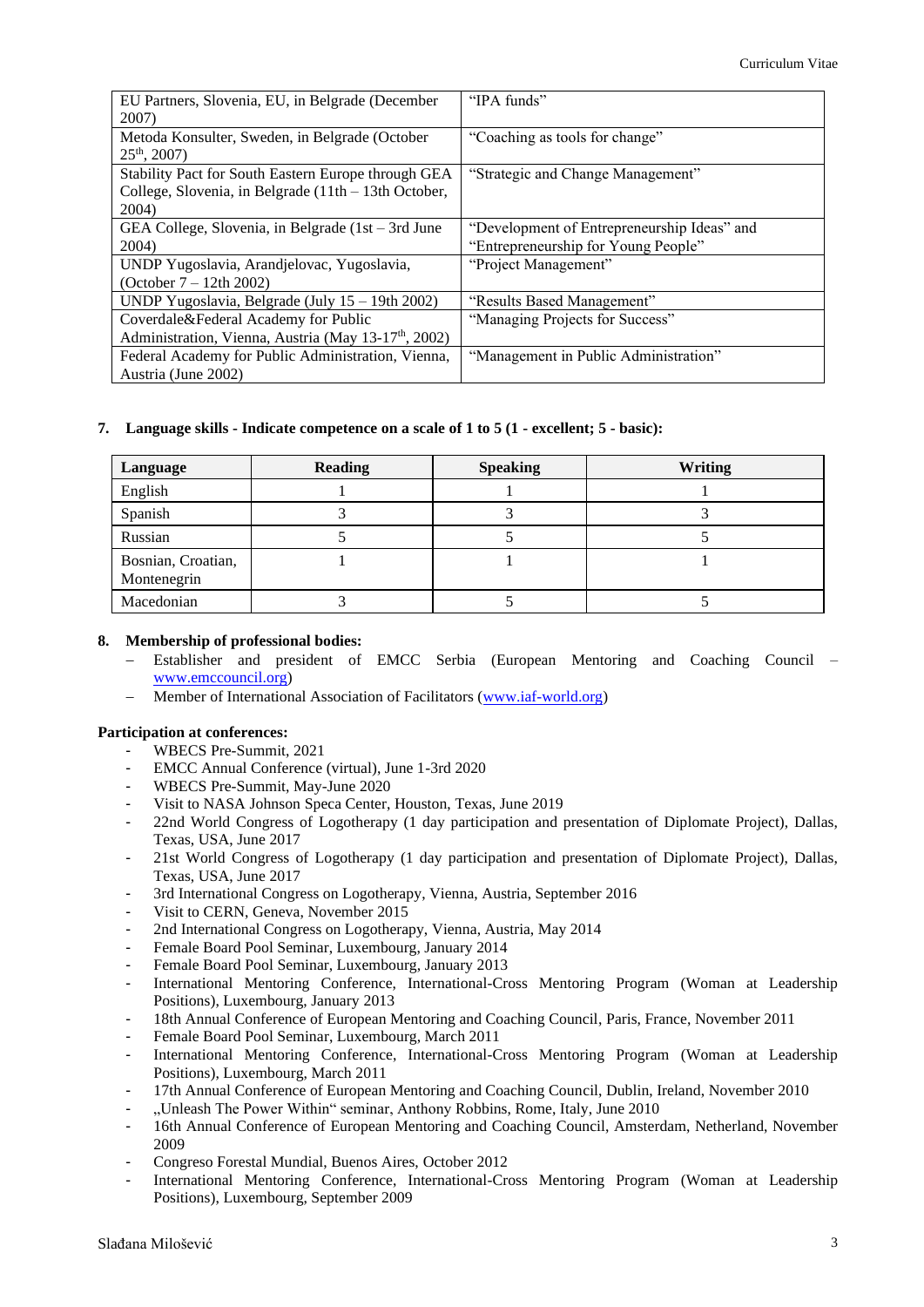- 15th Annual Conference of European Mentoring and Coaching Council, Prague, Czech Republic, December 2008
- Annual Conference of International Association of Facilitators, Štokholm, Sweden, Oktober 2006
- ISC Symposium, the best management student from all over the world (awarded student) St. Gallen, Switzerland, May 2001

| 9. | Other skills:              | Fully computer literate. Clean driving licence.<br>Playing accordion, violin, piano and frula (small wooden flute).<br>She admires the philosophy of martial art aikido which she used to train.<br>Practice yoga daily.<br>She loves quantum mechanics, nature and dogs. |
|----|----------------------------|---------------------------------------------------------------------------------------------------------------------------------------------------------------------------------------------------------------------------------------------------------------------------|
|    | 10. Present position:      | Managing director of Mobilis Ltd, Consulting and Training                                                                                                                                                                                                                 |
|    | 11. Years within the firm: | Since its establishment in 2005                                                                                                                                                                                                                                           |

#### **12. Key qualifications (Relevant to the assignment):**

- − Facilitation of strategic retreats for donors and private companies
- − Coaching for individuals and teams/Mentoring program design
- Trainer in Project Management, Strategic Management and Marketing Management
- − Good internal knowledge of Balkan situation
- − Experienced in public administration reform

#### **13. Specific experience in the region:**

| Country                     | Date from - Date to                |
|-----------------------------|------------------------------------|
| Croatia                     | 2020                               |
| Switzerland                 | 2015                               |
| Luxembourg                  | 2009, 2011, 2013, 2014             |
| Turkey                      | 2013                               |
| <b>Netherlands</b>          | 2012                               |
| Germany                     | 2010, 2014, 2015, 2018             |
| Greece                      | 2010                               |
| UK                          | 2010, 2011, 2013                   |
| Montenegro                  | 2008, 2009, 2010, 2012, 2014, 2017 |
| <b>BiH</b>                  | 2008, 2009, 2011, 2012, 2013       |
| Macedonia                   | 2011, 2015                         |
| Serbia                      | 1995-present                       |
| Slovenia (EU<br>experience) | 2002, 2009, 2013, 2019             |
| Middle East                 | 2009                               |

At the position of EMCC EIA/EQA Manager for Europe from July 2010 till December 2011 EMCC – European Mentoring and Coaching Council (www.emccouncil.org) EIA – European Individual Award (individual coaching/mentoring accreditation) EQA – European Quality Award (accreditation of coaching/mentoring programs)

Trained assessor for EQA (European Quality Award for coaching/mentoring programs) from August 2014 Trained assessor for EIA (European Individual Accreditation) from March 2015

Member of Editorial Board for EMCC Book Series, July 2012 - current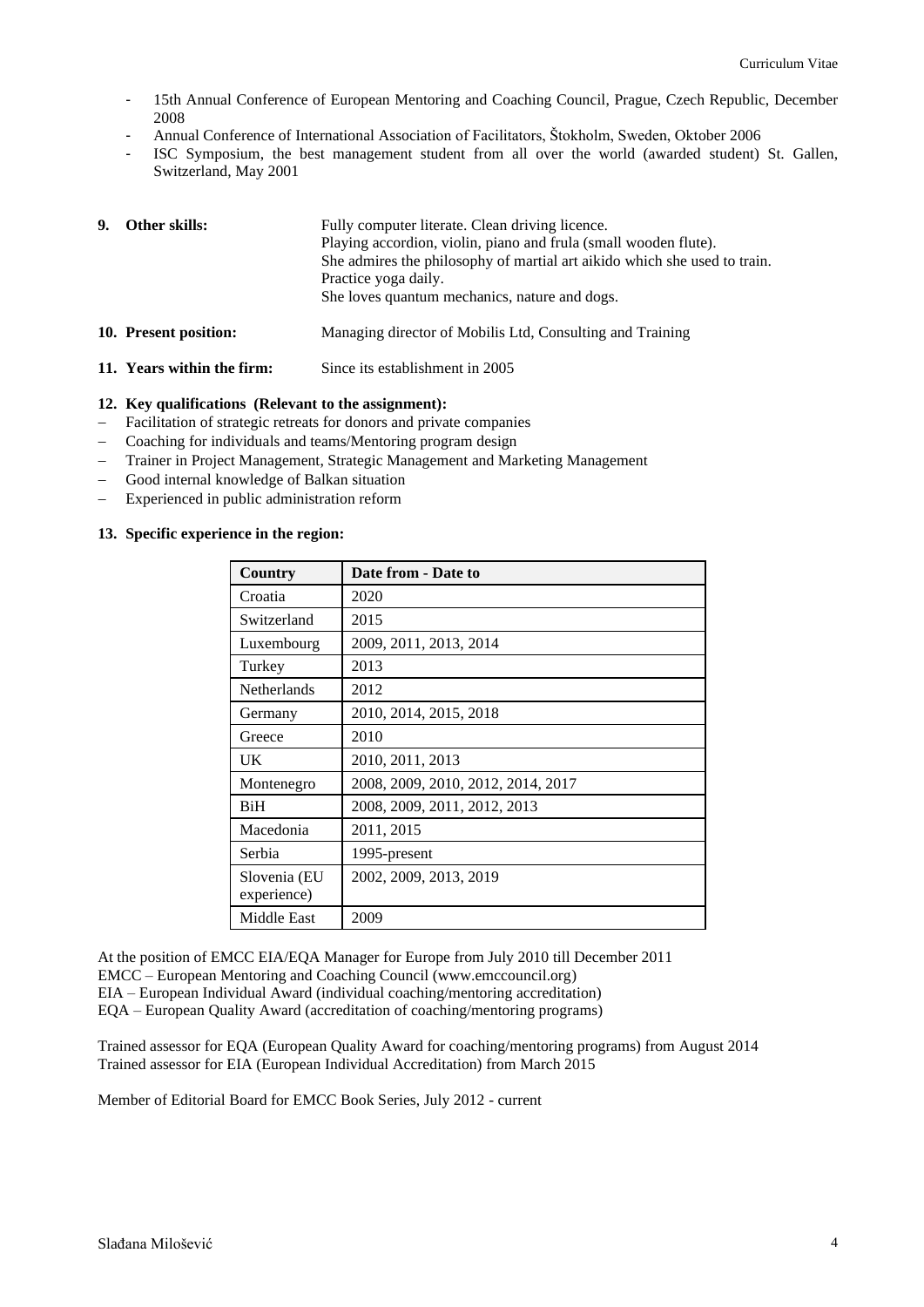# **14. Professional experience:**

| <b>Date</b>                          | Location                  | Company                                 | <b>Position</b>                                      | <b>Description</b>                                                                                                                                                                                                |
|--------------------------------------|---------------------------|-----------------------------------------|------------------------------------------------------|-------------------------------------------------------------------------------------------------------------------------------------------------------------------------------------------------------------------|
| $2017 -$<br>ongoing                  | Online                    | Mobilis Ltd                             | Supervisor                                           | Supervisees from: Serbia, Russia, Ukraine, Austria, Germany, France, Croatia, Slovenia                                                                                                                            |
| $2017 -$<br>ongoing                  | Online                    | Mobilis Ltd                             | Coach                                                | Coachees from: Peru, Bosnia and Herzegovina, India, Slovenia, Germany, Belgium<br>As coach outsourced by CLS our clients were from: USA, Germany, Japan, Switzerland, France, Georgia, Russia,<br>Hungary, Spain, |
| May<br>$2020 -$<br>ongoing           | Online                    | Ples i Grad (Dance<br>and The City)     | <b>Blog Contributor</b><br>Editor                    | https://plesigrad.rs/en/blog                                                                                                                                                                                      |
| March<br>$2020 -$<br>Aug<br>2021     | Serbia                    | Hooloovoo Ltd                           | Coach                                                | Executive coaching                                                                                                                                                                                                |
| July<br>$2019 -$<br>March<br>2020    | Serbia                    | SAGA doo, New<br><b>Frontier Group</b>  | Coach                                                | Executive coaching for 3 coachees                                                                                                                                                                                 |
| March<br>2019-<br>Dec<br>2019        | Serbia                    | <b>HOMEFARM</b>                         | Coach                                                | Executive coaching for one coachee                                                                                                                                                                                |
| March<br>2019-<br>Sept<br>2019       | Serbia                    | SAGA doo, New<br>Frontier Group         | Learning<br>Facilitator<br>/Mentor and<br>Supervisor | Training "Coaching and Mentoring Skills" for HR department                                                                                                                                                        |
| March<br>2018-<br>May<br>2019        | Serbia                    | Ward Howell<br>International,<br>Russia | Coach                                                | Group and Individual Coaching for WH client, NIS GAZPROM Neft Srbija                                                                                                                                              |
| March<br>2019                        | Slovenia                  | LRF za Pomurje,<br>Slovenia             | Learning<br>Facilitator                              | Sharing facilitation experience and running simulations for the purpose of practice and learning with facilitators from<br>LRF za Pomurje.                                                                        |
| June 22-<br>24 <sup>th</sup><br>2018 | Bosnia and<br>Herzegovina | <b>FES BiH</b>                          | Faciltiator                                          | FES Alumni meeting faciltiation                                                                                                                                                                                   |
| June 11-<br>13 <sup>th</sup>         | Munich,<br>Germany        | <b>SPARK</b><br>Netherlands/The         | Trainer<br>Coach/Mentor                              | Training in Coaching and Mentoring Skills for SPARK partners<br>Follow up with Action Learning Sets during 2018                                                                                                   |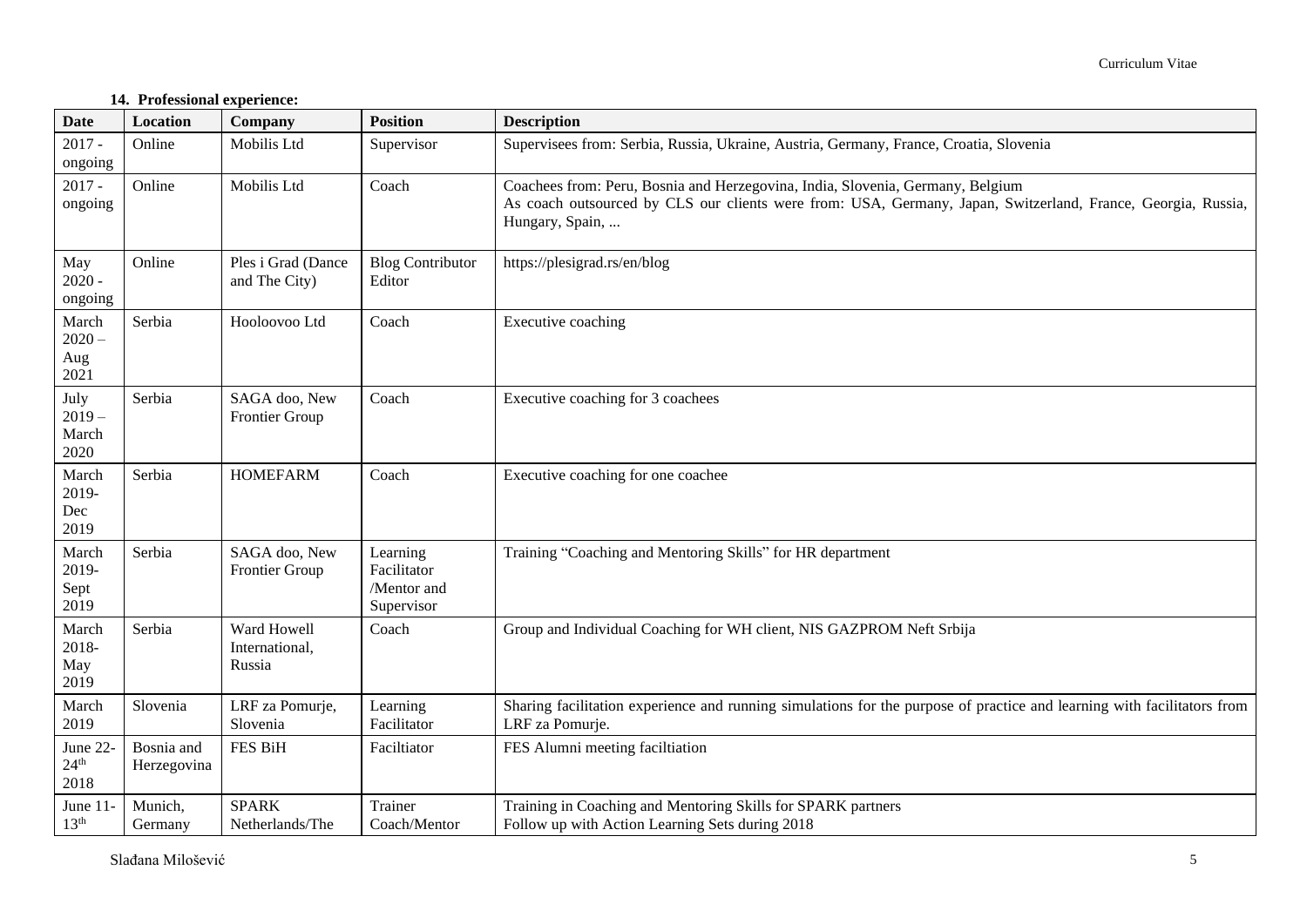| <b>Date</b>                        | <b>Location</b>        | Company                                    | <b>Position</b>        | <b>Description</b>                                                                                                                                                                                                                                                                                              |
|------------------------------------|------------------------|--------------------------------------------|------------------------|-----------------------------------------------------------------------------------------------------------------------------------------------------------------------------------------------------------------------------------------------------------------------------------------------------------------|
| 2018                               |                        | <b>Human Safety</b><br>Network Program     |                        |                                                                                                                                                                                                                                                                                                                 |
| April<br>2018-<br>Dec<br>2018      | Serbia                 | Hooloovoo Ltd                              | Coach/Mentor           | Supporting CEO and HR in developing plan for team leaders development :-)<br>Coaching/mentoring HR manager (areas: training, coaching)                                                                                                                                                                          |
| <b>Nov</b><br>2017-<br>Feb<br>2018 | Serbia/<br>Montenegro  | <b>STRABAG</b>                             | <b>Executive Coach</b> | Executive coaching                                                                                                                                                                                                                                                                                              |
| Sept<br>$2017 -$<br>Dec<br>2017    | Serbia                 | <b>SOPREX</b>                              | Facilitator            | Action Learning Sets for Team Leaders                                                                                                                                                                                                                                                                           |
| $2016 -$<br>ongoing                | Serbia/<br>Online      | Supervisor                                 |                        | Supervisor to coaches/mentors from Serbia, Russia, Germany, Qatar/Austria, Croatia, Slovenia, Ukraine.<br>Supervisor for mentors at Serbian Facilitation Network<br>Supervisor for mentors at DOBRO Institute, Croatia<br>Member of peer supervision group of professional coaches and supervisors at SineMuris |
| Jan<br>$2016 -$<br>March<br>2018   | Geneva,<br>Switzerland | UNICEF/<br>Corporate Learning<br>Solutions | Coach                  | Coaching participants of Personal Leadership Training.<br>Coaches were from: USA, UK, France, Germany, Switzerland, Denmark, Spain, Italy, Greece, Hungary, Poland,<br>Russia,, India, Cambodia, Bulgaria, Japan,                                                                                               |
| April-<br>Dec.<br>2017             | Belgrade,<br>Serbia    | SAGA doo, New<br><b>Frontier Group</b>     | <b>Executive Coach</b> | Executive coaching                                                                                                                                                                                                                                                                                              |
| April<br>2017                      | Bar,<br>Montenegro     | <b>BSC</b> Bar                             | Facilitator/Coach      | Coaching Skills workshop                                                                                                                                                                                                                                                                                        |
| Sept<br>$2016 -$<br>May<br>2017    | Belgrade,<br>Serbia    | <b>HEMOFARM</b>                            | Coach                  | <b>Executive Coaching</b>                                                                                                                                                                                                                                                                                       |
| Oct<br>2016                        | Belgrade,<br>Serbia    | <b>STRABAG</b>                             | Facilitator/Coach      | Team building workshop for employees at IKEA Serbia building site<br>Coaching for STRABAG managers at IKEA Serbia building site                                                                                                                                                                                 |
| Sept<br>2016                       | Belgrade,<br>Serbia    | <b>STRABAG</b>                             | Facilitator/Coach      | Facilitation of Action Learning Sets and group coaching at Leadership Program Follow Up                                                                                                                                                                                                                         |
| May<br>2016                        | Novi Sad,<br>Serbia    | LQ d.o.o. - New<br>Leadership Culture      | Co-facilitator         | Aikido and Leadership workshop for LEADER program participants, NIS/GAZPROM Neft Serbia                                                                                                                                                                                                                         |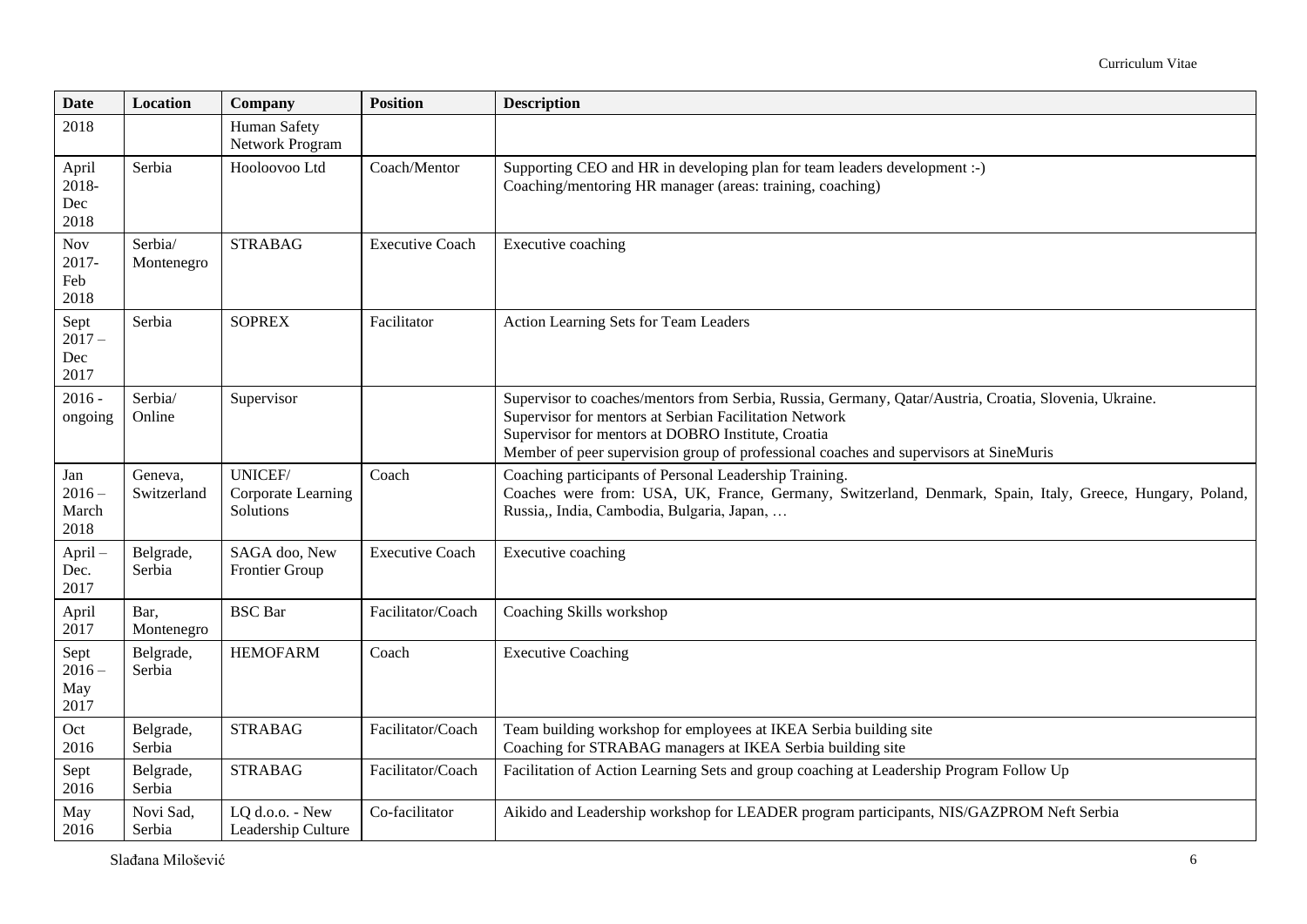| <b>Date</b>                            | Location                                | <b>Company</b>                                                        | <b>Position</b>                                  | <b>Description</b>                                                                                                                                                                                                                                                                                                                                                                                                                                      |
|----------------------------------------|-----------------------------------------|-----------------------------------------------------------------------|--------------------------------------------------|---------------------------------------------------------------------------------------------------------------------------------------------------------------------------------------------------------------------------------------------------------------------------------------------------------------------------------------------------------------------------------------------------------------------------------------------------------|
| Dec<br>$2015 -$<br>Sept<br>2016        | Serbia                                  | LQ d.o.o. - New<br>Leadership Culture                                 | Coach                                            | Group, individual and project team coaching for LQ d.o.o client in Serbia, NIS/GAZPROM Neft Serbia                                                                                                                                                                                                                                                                                                                                                      |
| Nov<br>2015                            | Geneva,<br>Switzerland                  | UNICEF/<br>Corporate Learning<br>Solutions                            | Trainer                                          | Trainer at Personal Leadership Trainer for UNICEF staff                                                                                                                                                                                                                                                                                                                                                                                                 |
| Sept<br>2015                           | Neuss,<br>Germany                       | 3M/Corporate<br><b>Learning Solutions</b>                             | Facilitator                                      | Facilitating workshop for Hi Potentials of 3M company                                                                                                                                                                                                                                                                                                                                                                                                   |
| Sept<br>$2015 -$<br><b>Nov</b><br>2015 | Serbia                                  | Ward Howell<br>International,<br>Russia                               | Coach                                            | Group and Project Team Coaching for WH client, NIS GAZPROM Neft Srbija                                                                                                                                                                                                                                                                                                                                                                                  |
| May<br>2015                            | Serbia                                  | <b>STRABAG</b>                                                        | Trainer                                          | Designing and delivering Team Building training for 14 participants (Construction Site Managers, Commercial<br>Construction Managers, Site Supervisors, Team Leaders, Specialists)                                                                                                                                                                                                                                                                      |
| May<br>$2015 -$<br>ongoing             | Serbia                                  | <b>SOPREX</b>                                                         | Trainer/Coach                                    | "Team Building" training, Action Learning Sets for project leaders and coaching for company management<br>Action Learning Sets with SOPREX employees                                                                                                                                                                                                                                                                                                    |
| April<br>2015                          | Skopje,<br>Macedonia                    | <b>SEE</b> Media<br>Observatory<br><b>Regional Project</b>            | Facilitator                                      | SEE Media Observatory regional meeting                                                                                                                                                                                                                                                                                                                                                                                                                  |
| April<br>2015                          | Serbia                                  | <b>STRABAG</b>                                                        | Co-trainer                                       | <b>Talent Management Workshop</b>                                                                                                                                                                                                                                                                                                                                                                                                                       |
| Feb<br>2015                            | Serbia/EU                               | <b>EMCC EU</b>                                                        | Assessor                                         | Successfully completed EIA trail assessment and approved as EIA trained assessor for Foundation, Practitioner and<br>Senior Practitioner Level                                                                                                                                                                                                                                                                                                          |
| Dec<br>2014-                           | Serbia and<br>Bosnia and<br>Herzegovina | Network of<br>facilitators of<br>Serbia and Bosnia<br>and Herzegovina | Mentoring<br>program designer<br>and coordinator | Design and coordination (together with coaching for mentors and mentees) for Network of Facilitators of Serbia and<br>Bosnia and Herzegovina.<br>Program started in December 2014 with development of Manual for Mentoring program. First webinars for mentors<br>and mentees organized in February 2015 when first mentoring pairs were formed.<br>Program will be continually offered by Network of Facilitators of Serbia and Bosnia and Herzegovina |
| <b>Nov</b><br>$2014 -$                 | EU                                      | European<br>Mentoring and<br>Coaching Council                         | Panel Member                                     | EQA Panel Member (EQA – European Quality Award, for coaching/mentoring skills trainings/organizations)<br>EIA Panel Member (EIA - European Individual Accreditation, accreditation of coaches/mentors)                                                                                                                                                                                                                                                  |
| Nov.<br>2014                           | Belgrade,<br>Serbia                     | City Centre for<br>Social<br>Entrepreneurship                         | Trainer                                          | Design and delivery of Mentoring Skills Training for Centre employees<br>Supervision of mentoring Sessions<br>Editing Manual for mentees for Centre                                                                                                                                                                                                                                                                                                     |
| <b>Nov</b>                             | Bosnia and                              | Friedrich Ebert                                                       | Trainer                                          | Training "Facilitation Skills", basic level                                                                                                                                                                                                                                                                                                                                                                                                             |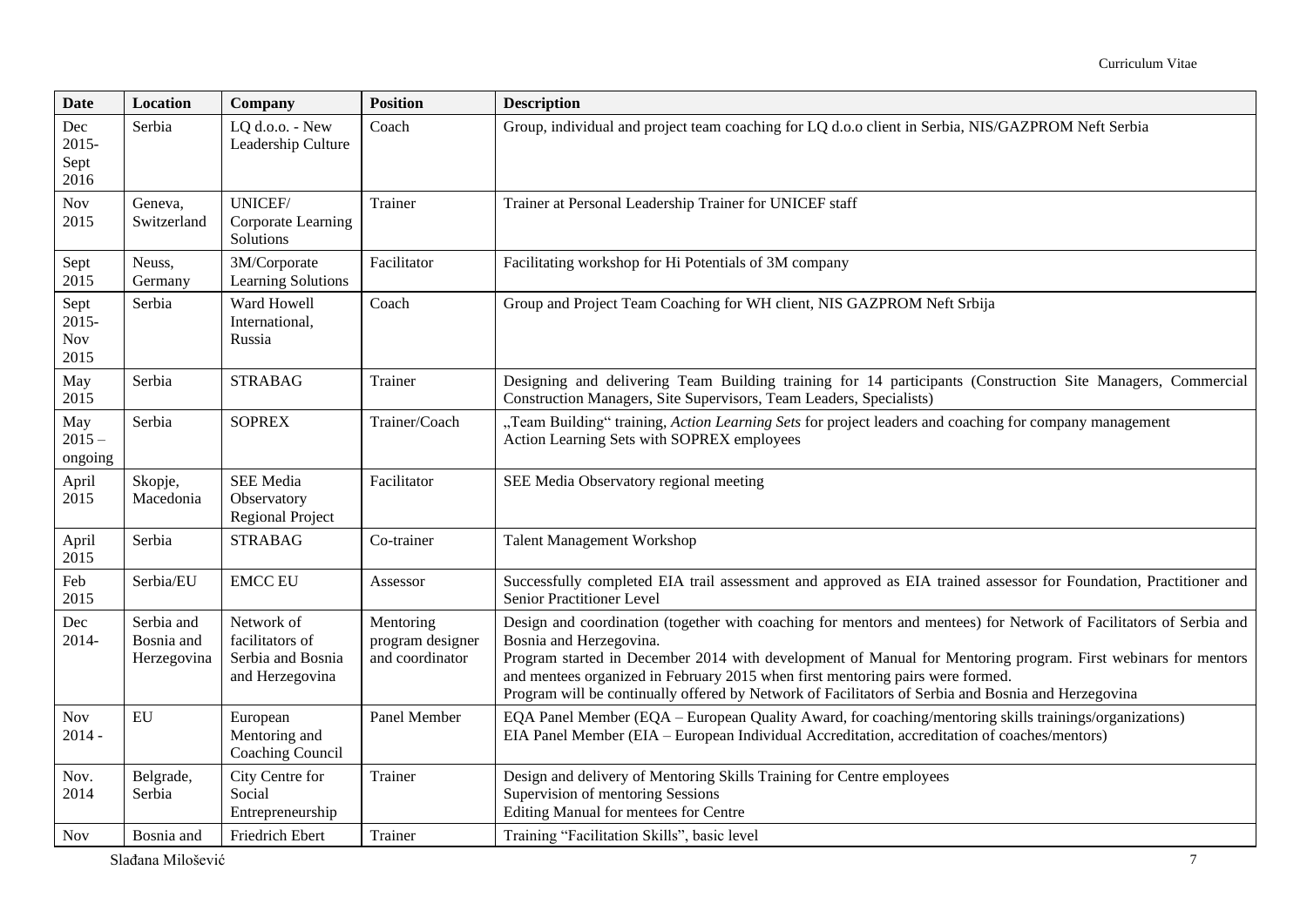| <b>Date</b>                       | Location                  | Company                                                                                  | <b>Position</b>            | <b>Description</b>                                                                                                                                                                                    |
|-----------------------------------|---------------------------|------------------------------------------------------------------------------------------|----------------------------|-------------------------------------------------------------------------------------------------------------------------------------------------------------------------------------------------------|
| 2014                              | Herzegovina               | Stiftung                                                                                 |                            |                                                                                                                                                                                                       |
| Sept<br>2014                      | Serbia                    | STRABAG,<br>Austria                                                                      | Trainer                    | Training in Leadership (Part II) for 12 group leaders at STRABAG Leadership Development Program                                                                                                       |
| Aug<br>2014                       | Serbia/EU                 | <b>EMCC EU</b>                                                                           | Assessor                   | Successfully completed EQA trail assessment and approved as EQA trained assessor for Foundation, Practitioner and<br>Senior Practitioner Level                                                        |
| July<br>2014                      | Montenegro                | Public One GmbH,<br>Germany for client<br>Regional School of<br>Public<br>Administration | Trainer                    | Trainer at module "Leadership and Change Management" at 3 module program for HR professionals and change<br>agents (participants from Serbia, Bosnia and Herzegovina, Macedonia, Montenegro, Albania) |
| June $-$<br>Aug<br>2014           | Serbia                    | <b>BLUMEN GROUP</b><br>(for client Ernst<br>Young)                                       | Coach                      | Coaching senior managers in leadership skills                                                                                                                                                         |
| June<br>2014                      | Dusseldorf,<br>Germany    | Corporate Learning<br>Solutions                                                          | Trainer                    | Leadership program for young managers at XELLA                                                                                                                                                        |
| May<br>2014                       | Serbia                    | STRABAG,<br>Austria                                                                      | Trainer                    | Training in Leadership (Part I) for 12 group leaders at STRABAG Leadership Development Program                                                                                                        |
| Jan<br>2014                       | Luxembourg                | <b>MCMC</b><br>Luxembourg                                                                | Speaker                    | Female Board Pool Networking Event and Seminar speaker                                                                                                                                                |
| Oct<br>2013                       | Slovenia                  | <b>LRF</b> Pomurje                                                                       | Trainer                    | Training "Facilitation Skills"                                                                                                                                                                        |
| Sept<br>2013                      | Bosnia and<br>Herzegovina | Friedrich Ebert<br>Stiftung                                                              | Lead<br>Facilitator/Mentor | Facilitation of workshop and mentoring for trainee facilitators                                                                                                                                       |
| August<br>2013-<br>August<br>2014 | Serbia                    | Ward Howell<br>International,<br>Russia                                                  | Coach                      | Group and Project Team Coaching for WH client                                                                                                                                                         |
| June<br>2013                      | Turkey                    | Corporate Learning<br>Solutions                                                          | Trainer                    | Leadership program for DHL Turkey                                                                                                                                                                     |
| June<br>2013                      | Slovenia                  | MINVOS (NGO)                                                                             | Trainer                    | Training "Facilitation Skills" (EU funded project)                                                                                                                                                    |
| May<br>2013                       | Bosnia and<br>Herzegovina | <b>Friedrich Ebert</b><br>Stiftung                                                       | Trainer                    | Training "Advanced Facilitation Skills - Follow Up"                                                                                                                                                   |
| April<br>2013                     | Serbia                    | STRABAG,<br>Austria                                                                      | Trainer                    | Training of Trainers for selected group of STRABAG employees                                                                                                                                          |
| April                             | Serbia                    | STRABAG,                                                                                 | Trainer                    | Trainings in Team Building for 12 group leaders                                                                                                                                                       |

Slađana Milošević 8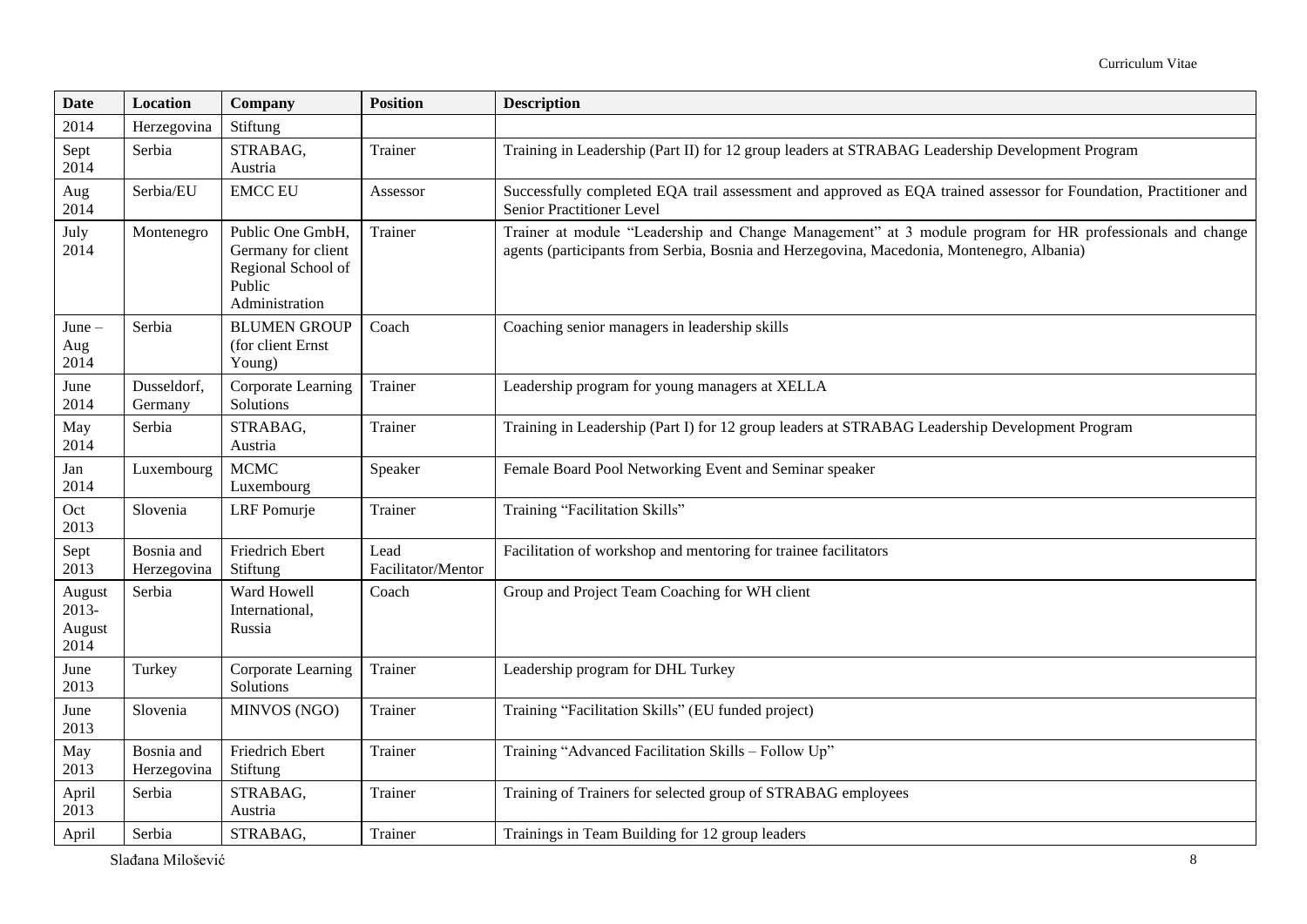| <b>Date</b>                 | <b>Location</b>                      | Company                                                                     | <b>Position</b>                                  | <b>Description</b>                                                                                                                                                                                                   |
|-----------------------------|--------------------------------------|-----------------------------------------------------------------------------|--------------------------------------------------|----------------------------------------------------------------------------------------------------------------------------------------------------------------------------------------------------------------------|
| 2013                        |                                      | Austria                                                                     |                                                  |                                                                                                                                                                                                                      |
| Feb-<br>March<br>2013       | Serbia                               | EURECNA, Italy                                                              | Senior Short Term<br>Expert                      | Preparation and delivery of training "Introduction to Mentoring" and support to HR Office of Government of Serbia to<br>prepare syllabus for future needs related to mentoring training                              |
| Jan<br>2013                 | Serbia                               | <b>BSC</b> Kragujevac                                                       | Lead<br>Trainer/Mentor                           | Training of Trainers for experienced trainers with focus on strategic management and sales skills                                                                                                                    |
| Jan<br>2013                 | Luxembourg                           | Female Board<br>Pool/Cross-<br><b>Mentoring Program</b><br>Final Conference | Facilitator/<br>Twitter account<br>administrator | World Cafe Facilitator at Cross-Mentoring Final Conference<br>Panel discussion participant at Female Board Pool (FBP)<br>FBP Twitter account administrator                                                           |
| Oct<br>2012-<br>Jan<br>2013 | Serbia                               | <b>British Council</b>                                                      | Facilitator                                      | Facilitation of Action Learning Sets for 2 teams of 10 public servants                                                                                                                                               |
| Nov-<br>Dec<br>2012         | Serbia                               | <b>EU</b> Progress                                                          | Expert                                           | Supporting EU Progres team in improvement of LFM and Work Plan, providing recommendations for the<br>improvement of Programme monitoring and reporting tools, support with establishment of new monitoring tools     |
| Oct<br>2012                 | Serbia                               | SUADEO, Serbia                                                              | Trainer                                          | Training in Facilitation Skills/Project "Youth of Čačak, Kraljevo and Gornji Milanovac in Action" funded by the<br>Ministry of Youth and Sport of Government of Republic of Serbia                                   |
| Sept<br>2012                | Serbia/EU                            | <b>EMCC EU</b>                                                              | Trainee assessor                                 | Successfully completed EIA trail assessment                                                                                                                                                                          |
| Feb-Oct<br>2012             | Serbia                               | Ward Howell<br>International,<br>Russia                                     | Coach                                            | Group and Project Team Coaching for WH client in Serbia and UK                                                                                                                                                       |
| Aug-<br>Oct<br>2012         | Serbia                               | <b>United Nations</b><br>Development<br>Program (UNDP)                      | Trainer/Mentor/A<br>ssessor                      | Training for Project Cycle Management (focus on preparation of project proposals)<br>Design of assessment scheme<br>Assessor for submitted project proposal                                                          |
| July<br>2012                | Danilovgrad<br>,Montenegro           | Regional School of<br>Public<br>Administration                              | Trainer                                          | Trainer for module "Leadership and Communication Skills" at Summer School for Young Managers in Public<br>Administration (participants from Serbia, Bosnia and Herzegovina, Macedonia, Montenegro, Croatia, Albania) |
| Maj<br>2012                 | Kragujevac,<br>Srbija                | <b>BSC</b> Kragujevac                                                       | Fasilitator                                      | Fasilitacija konferencije "Preduzetništvo za mlede"                                                                                                                                                                  |
| March<br>2012               | Teslić,<br>Bosnia and<br>Herzegovina | Friedrich Ebert<br>Stiftung                                                 | Trainer                                          | Training "Advanced Facilitation Skills"                                                                                                                                                                              |
| March                       | Serbia                               | Gazprom                                                                     | Facilitator                                      | Facilitation of small group work                                                                                                                                                                                     |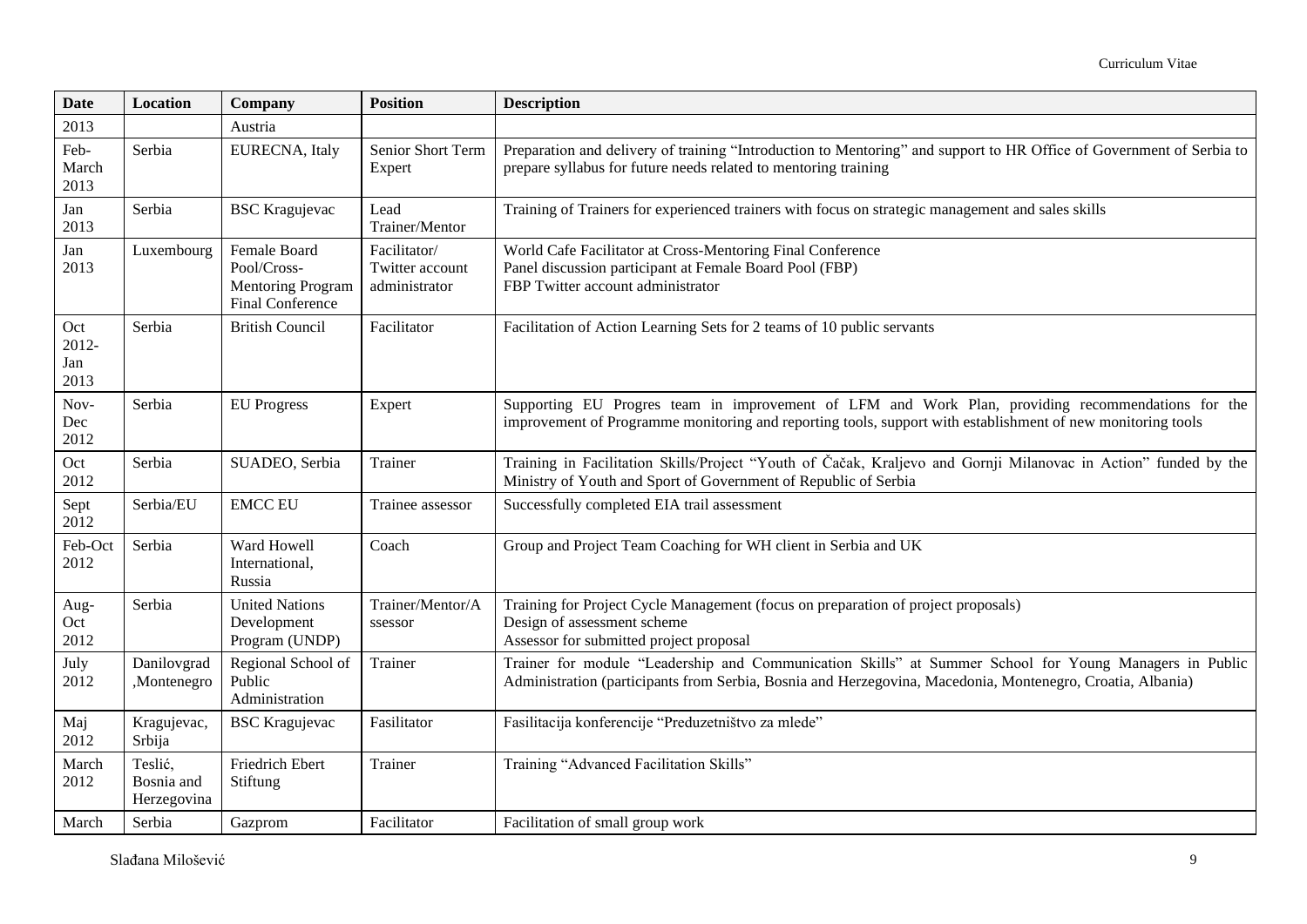| <b>Date</b>              | Location                               | Company                                                                                  | <b>Position</b>                  | <b>Description</b>                                                                                                                                                                                   |
|--------------------------|----------------------------------------|------------------------------------------------------------------------------------------|----------------------------------|------------------------------------------------------------------------------------------------------------------------------------------------------------------------------------------------------|
| 2012                     |                                        | Marketing and<br><b>Trading UK</b>                                                       |                                  |                                                                                                                                                                                                      |
| March<br>2012            | Jahorina,<br>Bosnia and<br>Herzegovina | Friedrich Ebert<br>Stiftung                                                              | Lead Facilitator                 | Facilitation of Strategic Planning Workshops for FES partners                                                                                                                                        |
| $Feb -$<br>March<br>2012 | Serbia                                 | Mercuri Urval<br>Austria                                                                 | Trainer                          | Trainings in Team Development and Customer Orientation for Austrian Post in Serbia                                                                                                                   |
| Jan<br>2012              | Amersfoort,<br>Netlerlands             | NOBCO/EMCC<br>Netherlands/EMC<br>C EU                                                    | Trainer                          | Training for EMCC EIA and EQA assessors (assessment of coaches/mentors and coaching/mentoring programs)                                                                                              |
| Dec<br>2011              | Serbia                                 | <b>BSC</b> Kragujevac                                                                    | Lead Trainer                     | Peer-to-Peer Education for Entrepreneurship for 20 young people, EU Funded project                                                                                                                   |
| <b>Nov</b><br>2011       | Teslić,<br>Bosnia and<br>Herzegovina   | Friedrich Ebert<br>Stiftung                                                              | Mentor to Junior<br>Facilitators | Future Search Workshop for 60 young people from different political parties, NGOs, unions                                                                                                            |
| October<br>$2011 -$      | Belgrade,<br>Serbia                    | Heriot-Watt<br>University, UK                                                            | Tutor (off-<br>campus)           | Delivery of subjects: Stage 2 Marketing Fundamentals / Marketing Perspectives, Stage 3 Consumer<br>Behaviour / International Marketing, Strategic Management / International Strategic<br>Management |
| October<br>2011          | Teslić,<br>Bosnia and<br>Herzegovina   | Friedrich Ebert<br>Stiftung                                                              | Trainer                          | Training "Advanced Facilitation Skills"                                                                                                                                                              |
| Sept<br>2011             | Kosovo                                 | <b>BSC</b> Priština                                                                      | Trainer                          | Training and consulting in preparation of business plans                                                                                                                                             |
| August<br>2011           | Serbia                                 | <b>BSC</b> Kragujevac                                                                    | Lead Trainer                     | Delivering of Training of Trainers<br>Development of training module ""Business Communication and Public Apperance"                                                                                  |
| July-<br>August<br>2011  | Serbia                                 | Regional<br>Development<br>Agency<br>"Braničevo-<br>Podunavlje",<br>project Bašta Srbije | Lead Trainer                     | Trainings "Marketing for Agri-food Products"                                                                                                                                                         |
| June<br>2011             | Serbia                                 | LED office,<br>Cuprija<br>municipality                                                   | Trainer                          | Training "Project Cycle Management"                                                                                                                                                                  |
| May<br>2011              | Teslić,<br>Bosnia and                  | Friedrich Ebert<br>Stiftung                                                              | Trainer                          | Training "Facilitation Skills"                                                                                                                                                                       |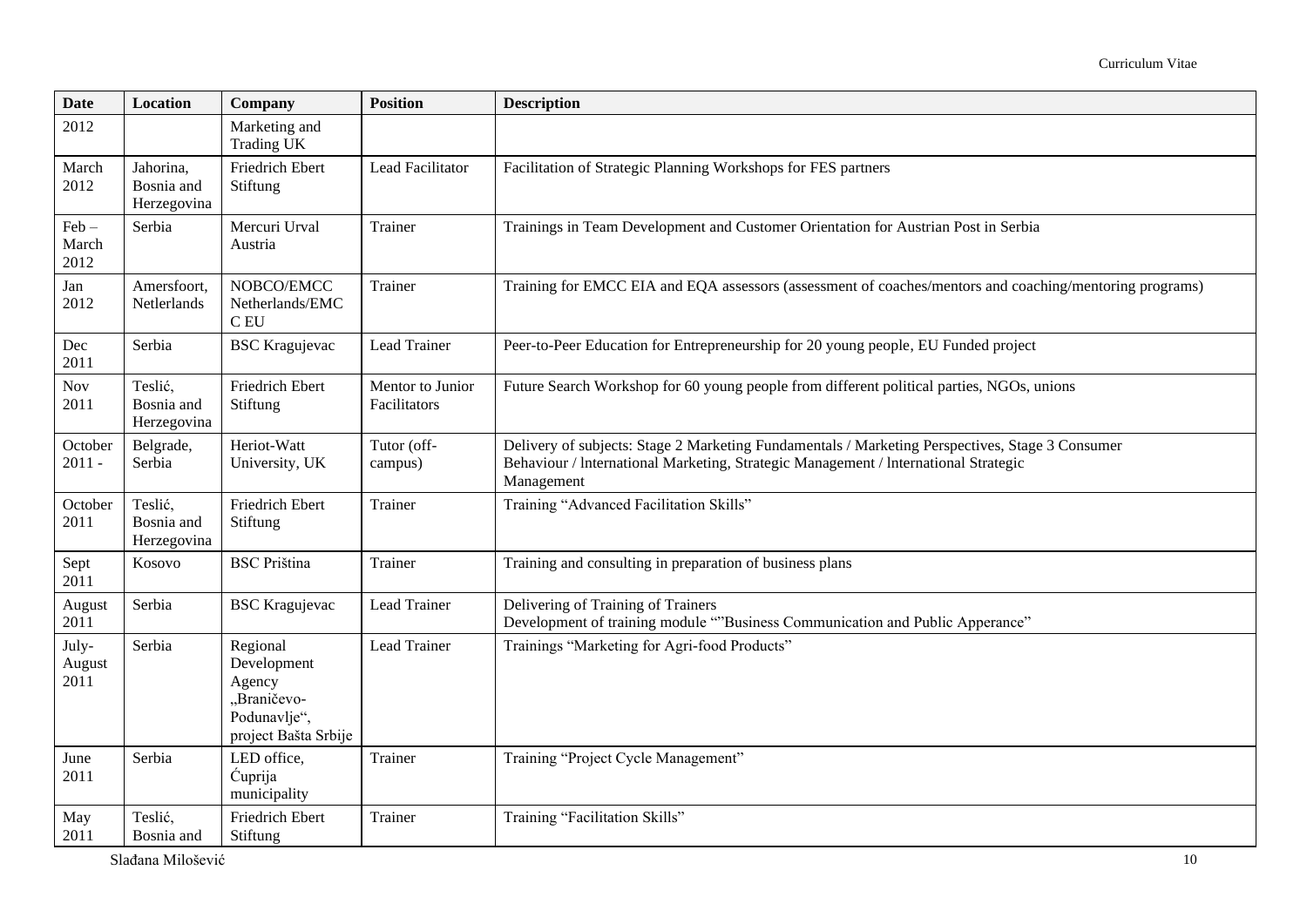| <b>Date</b>                      | <b>Location</b>      | Company                                                                                  | <b>Position</b>           | <b>Description</b>                                                                                                                                                      |
|----------------------------------|----------------------|------------------------------------------------------------------------------------------|---------------------------|-------------------------------------------------------------------------------------------------------------------------------------------------------------------------|
|                                  | Herzegovina          |                                                                                          |                           |                                                                                                                                                                         |
| March<br>2011                    | Kosovo               | SPARK,<br>Netherlands                                                                    | Trainer                   | Training "Leadership Weekend" for best students of Mitrovica Winter University 2011                                                                                     |
| Dec<br>2010-<br>April<br>2011    | Serbia               | Regional<br>Development<br>Agency<br>"Braničevo-<br>Podunavlje",<br>project Bašta Srbije | Key Expert/Team<br>Leader | Development of marketing plans for sectors of Braničevo and Podunavlje districts for Flower production, Honey<br>production, Vegetable production and Fruit production  |
| March<br>2011                    | Serbia               | Žagubica<br>Municipality/<br>Exchange program                                            | Trainer                   | Training "Entrepreneurship and Business Plan"                                                                                                                           |
| Feb<br>2011                      | Serbia               | Žagubica<br>Municipality/<br>Exchange program                                            | Trainer                   | Training "Team Work and Facilitation Skills" for employees at Local Economic Development offices                                                                        |
| Dec<br>2010                      | Serbia               | <b>BSC KG</b>                                                                            | Facilitator               | Facilitating evaluation workshop                                                                                                                                        |
| Nov-<br>Dec<br>2010              | Kosovo               | SPARK,<br>Netherlands                                                                    | Trainer                   | Training of Trainers for SPARK Business Advisory Centres at Kosovo                                                                                                      |
| Sept-<br><b>Nov</b><br>2010      | Serbia               | <b>United Nations</b><br>Development<br>Program (UNDP)                                   | Trainer/Assessor          | Training for Project Cycle Management (focus on preparation of project proposals)<br>Design of assessment scheme<br>Assessor for submitted project proposal             |
| Sept<br>2010                     | Bar,<br>Montenegro   | <b>BSC</b> Bar                                                                           | Pre-trainer               | Preparation of training modules for business sector in Leadership&Management and Team Building (former ATA -<br>Academic Training Association, Netherlands)             |
| Sept<br>2010                     | Athens,<br>Greece    | European<br>Mentoring and<br>Coaching Council                                            | Trainer                   | Trainer for assessors for individual coaching accreditation and accreditation of coaching skills training program                                                       |
| July<br>2010-<br>January<br>2011 | All across<br>Europe | European<br>Mentoring and<br>Coaching Council                                            | Manager                   | Responsible for management of EIA and EQA across Europe<br>EIA-European Individual Accreditation (for individual coaches)<br>EQA-European Quality Award (for companies) |
| July<br>2010                     | Serbia               | LAG Irig (Local<br>Action Group)                                                         | Trainer                   | Project Cycle Management Training for 30 participants. Preparation of project proposals for EU Funds                                                                    |
| May                              | Serbia               | LAG Irig (Local                                                                          | Trainer                   | Project Cycle Management Training for 20 participant. Preparation of project proposals for EU Funds                                                                     |

Slađana Milošević 11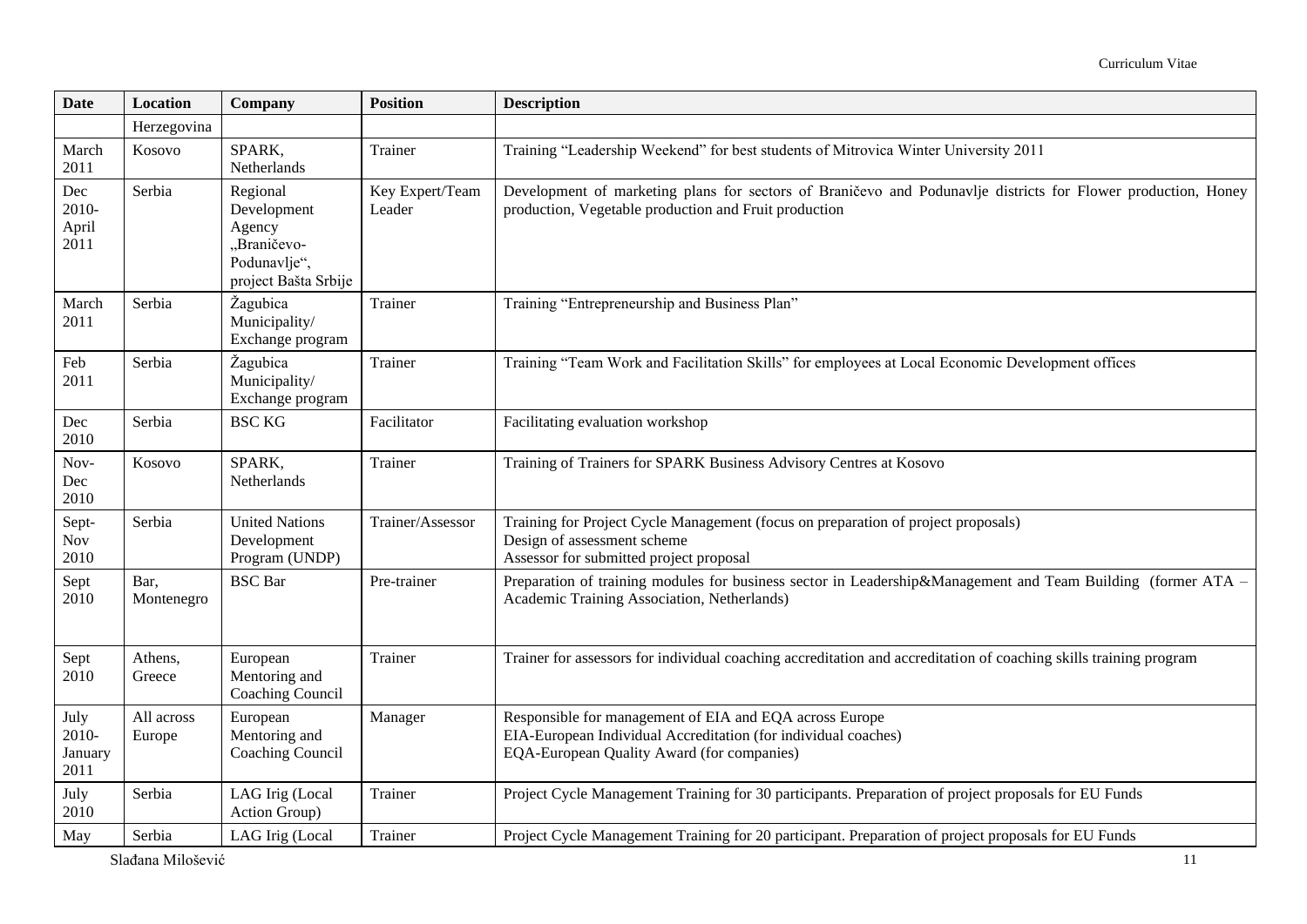| <b>Date</b>                      | Location                  | Company                                                                                                     | <b>Position</b>                                                                   | <b>Description</b>                                                                                                                                                                                                                                                                                       |
|----------------------------------|---------------------------|-------------------------------------------------------------------------------------------------------------|-----------------------------------------------------------------------------------|----------------------------------------------------------------------------------------------------------------------------------------------------------------------------------------------------------------------------------------------------------------------------------------------------------|
| 2010                             |                           | Action Group)                                                                                               |                                                                                   |                                                                                                                                                                                                                                                                                                          |
| May<br>2010                      | EU/Serbia                 | International<br>Cross-Mentoring<br>Program                                                                 | Partner                                                                           | Partner for International Cross-Mentoring Program<br>http://www.cross-<br>mentoring.net/International_Cross_Mentoring_Program_for_Women_at_Boards_Levels_Brochure.pdf                                                                                                                                    |
| May<br>2010                      | Gernany,<br>EU            | Corporate Learning<br>Solution                                                                              | Trainer                                                                           | Trainer in soft management skills for employees of XELLA, international company operating in all ex-Yugoslavia<br>countries                                                                                                                                                                              |
| April-<br>May<br>2010            | Serbia                    | <b>Academic Training</b><br><b>Association</b> (ATA<br>sada SPARK),<br>Holandija                            | Trainer                                                                           | "Coaching training for entrepreneurs" in Kragujevac, Raška and Kraljevo (April 5-7 <sup>th</sup> , April 27-29 <sup>th</sup> and May 4-6 <sup>th</sup><br>2010)                                                                                                                                          |
| April<br>$2010 -$<br>Dec<br>2010 | Bosna i<br>Herzegovina    | Mobilis doo i<br>Psihološko<br>savetovanje<br>Krnetić                                                       | Trainer                                                                           | Introduction seminar for the Republika Srpska, BiH market "Coaching i mentoring"                                                                                                                                                                                                                         |
| April<br>2010                    | Serbia                    | PSTech, Serbia and<br><b>Bolton Trust from</b><br>Ireland and Dublin<br>Docklands<br><b>Innovation Park</b> | Mentoring<br>program designer<br>and coordinator                                  | PSTech together with Bolton Trust from Ireland and Dublin Docklands Innovation Park, supported by European Bank<br>for Reconstruction and Development (EBRD) and TAM-BAS program organized first program for enterprises<br>development in Serbia. Mobilis designed mentoring program for this incubator |
| March-<br>Jun<br>2010            | Serbia                    | VNG, Holandija                                                                                              | Expert                                                                            | Preparation of manual for coordinators for municipal strategic planning<br>Update of final synthetical technical report for Component 1 (Local Sustainable Development Strategies) of MSP-NE<br>Program                                                                                                  |
| Oct<br>$2009 -$<br>June<br>2010  | Serbia                    | Association of<br><b>Business Woman</b>                                                                     | Mentoring<br>program for<br>women<br>entrepreneurs<br>designer and<br>coordinator | Design of mentoring program and coordination of it for mentoring couples (successful women entrepreneurs and young<br>ones just to start their business)                                                                                                                                                 |
| Dec<br>2009                      | Serbia                    | <b>Oxford Norway</b>                                                                                        | Evaluator                                                                         | Evaluation of ENTRANSE Program (Business Incubator)                                                                                                                                                                                                                                                      |
| <b>Nov</b><br>2009               | Montenegro                | Academic Training<br>Association (ATA<br>now SPARK),<br>Netherlands                                         | Trainer                                                                           | Coaching training for lecturers at Agriculture High School in Bar                                                                                                                                                                                                                                        |
| <b>Nov</b><br>2009               | Bosnia and<br>Hercegovina | Academic Training<br>Association (ATA                                                                       | Facilitator/Lecture<br>$\mathbf{r}$                                               | Facilitator at the regional conference for entrepreneurs                                                                                                                                                                                                                                                 |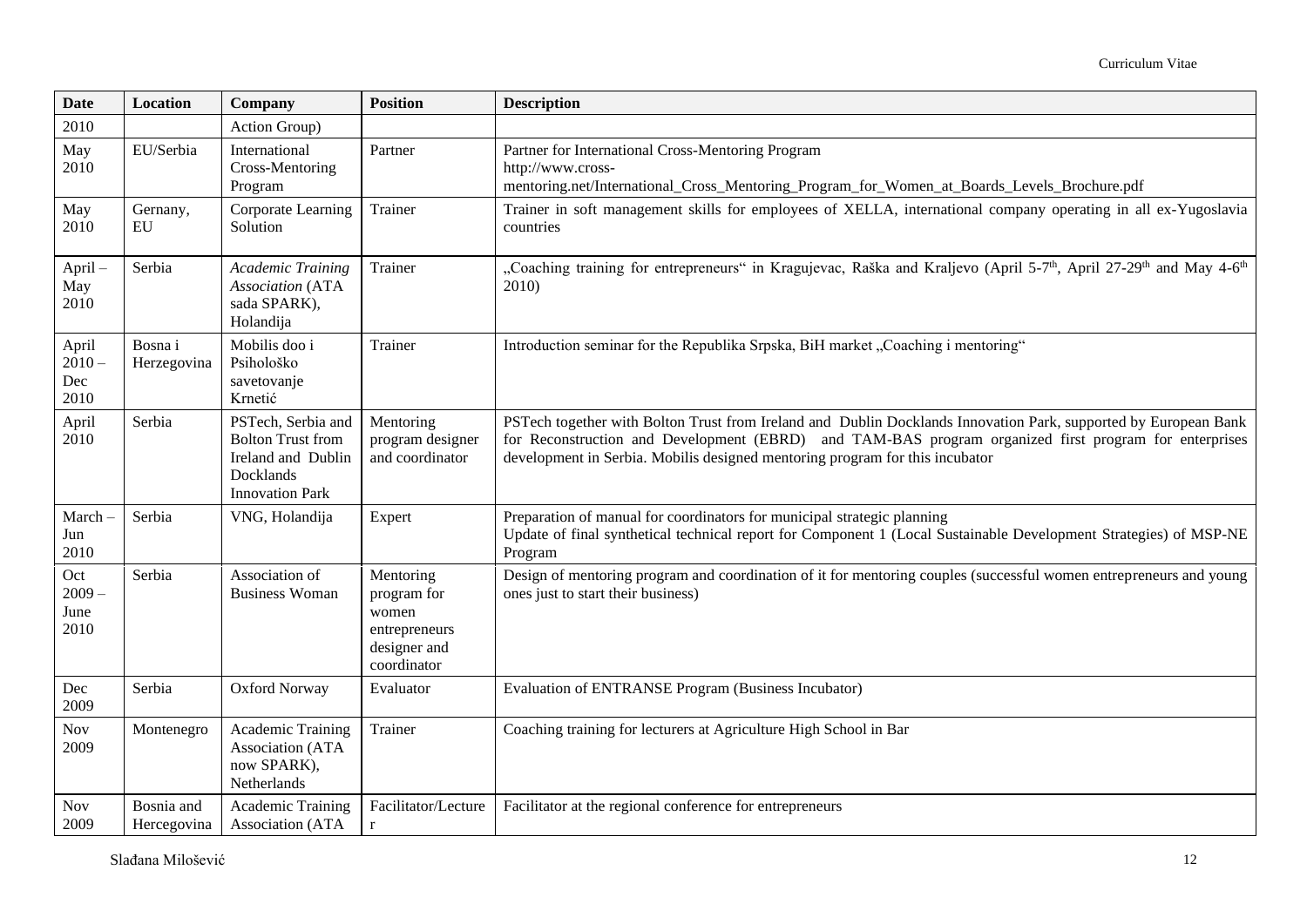| <b>Date</b>                             | Location                           | Company                                                                    | <b>Position</b>             | <b>Description</b>                                                                                                                                   |
|-----------------------------------------|------------------------------------|----------------------------------------------------------------------------|-----------------------------|------------------------------------------------------------------------------------------------------------------------------------------------------|
|                                         |                                    | now SPARK),<br>Netherlands                                                 |                             | Lecture "Women as entrepreneurs"                                                                                                                     |
| Dec<br>2009                             | Serbia for<br>Palestine<br>partner | <b>Academic Training</b><br>Association (ATA<br>now SPARK),<br>Netherlands | Facilitator/Lead<br>trainer | Facilitation of the preparation of training modules for entrepreneurs for SPARK project (former ATA - Academic<br>Training Association, Netherlands) |
| August<br>$-\operatorname{Dec}$<br>2009 | Serbia                             | VNG, Netherland                                                            | Short-term expert           | Preparation of final synthetical technical report for Component 1 (Local Sustainable Development Strategies) of MSP-<br>NE Program                   |
| July<br>2009                            | Bosnia and<br>Herzegovina          | Academic Training<br>Association (ATA<br>now SPARK),<br>Netherlands        | Trainer                     | Leadership and Motivation Training                                                                                                                   |
| June $-$<br>Sept.<br>2009               | Serbia                             | Academic Training<br>Association (ATA<br>now SPARK),<br>Netherlands        | Trainer                     | Coaching training for entrepreneurs (woman entrepreneurs included)                                                                                   |
| May<br>2009                             | Slovenia                           | PlAnincA kd and<br>Mobilis Ltd for<br>K Z Consulting,<br>Slovenia          | Trainer                     | Training "Facilitation and Coaching Skills for Consultants" (woman entrepreneurs were participants)                                                  |
| April<br>2009                           | Montenegro                         | Academic Training<br>Association (ATA<br>now SPARK),<br>Netherlands        | Trainer                     | Coaching training for entrepreneurs (woman entrepreneurs included)                                                                                   |
| March-<br>July<br>2009                  | Serbia                             | Municipality of<br>Irig                                                    | Consultant                  | Rural Development Strategy development with Local Action Group (LAG) Irig                                                                            |
| Dec<br>2008-<br>Jan<br>2009             | Serbia                             | <b>UNDP</b>                                                                | Trainer                     | Trainer in Project Cycle Management for 5 municipalities in North Serbia                                                                             |
| <b>Nov</b><br>2009                      | Serbia                             | SUNCE Ltd,<br>Kragujevac                                                   | Trainer                     | Training in Team Building, Time Management and Coaching Skills for Employees of SUNCE Ltd                                                            |
| October<br>-Nov.<br>2008                | Serbia                             | Academic Training<br>Association (ATA<br>now SPARK),                       | Trainer                     | Coaching training for entrepreneurs (woman entrepreneurs included)                                                                                   |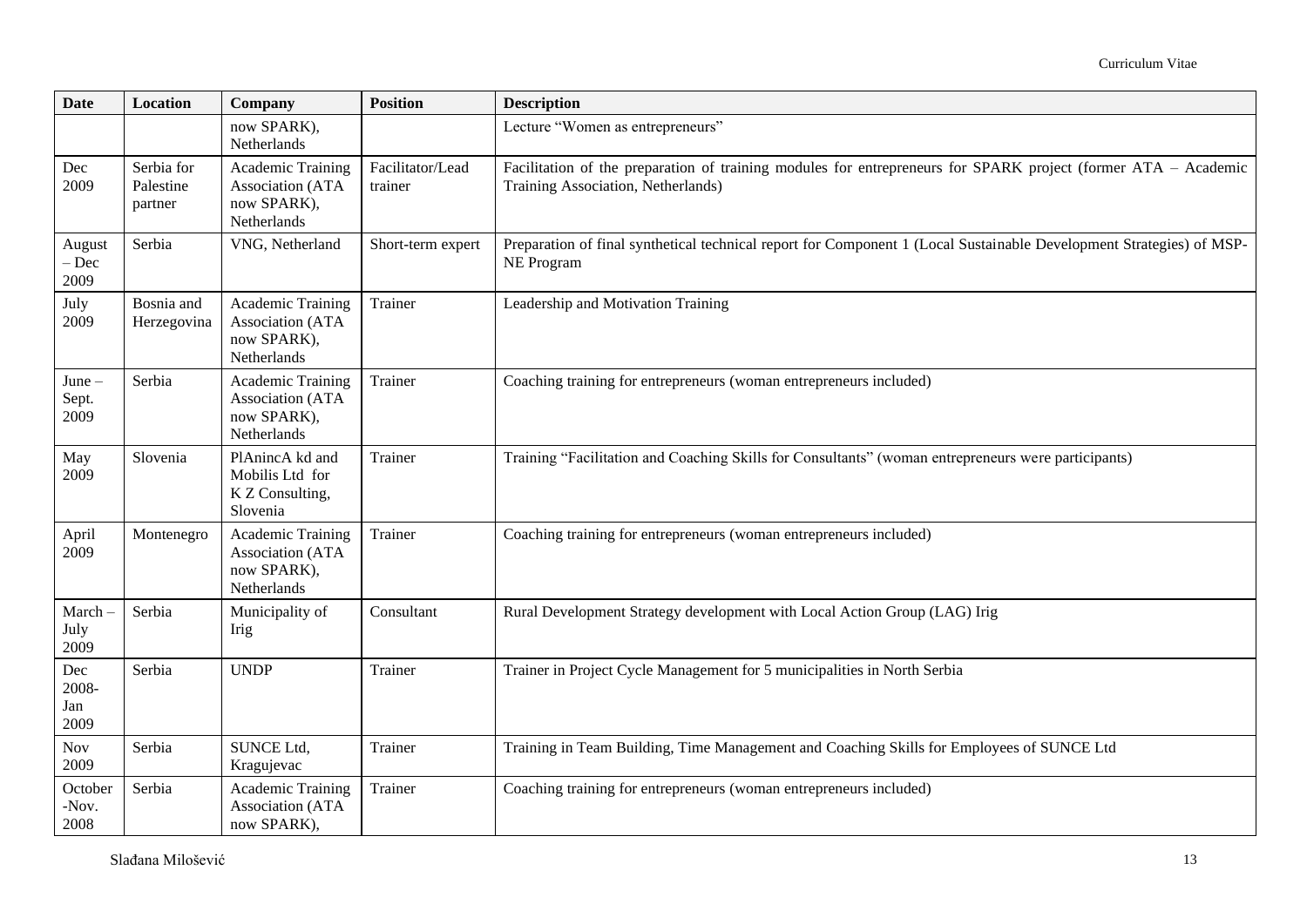| <b>Date</b>                        | <b>Location</b> | Company                                                                    | <b>Position</b>                                  | <b>Description</b>                                                                                                                                                                                                                                                                                                            |
|------------------------------------|-----------------|----------------------------------------------------------------------------|--------------------------------------------------|-------------------------------------------------------------------------------------------------------------------------------------------------------------------------------------------------------------------------------------------------------------------------------------------------------------------------------|
|                                    |                 | Netherlands                                                                |                                                  |                                                                                                                                                                                                                                                                                                                               |
| October<br>2008                    | Serbia          | VNG, Netherland                                                            | Short-term expert<br>(trainer)                   | Trainer for action planning, monitoring and evaluation, implementation of strategy, municipal marketing for<br>Braničevski region under the Municipal Support Program North-East project, EU funded                                                                                                                           |
| August,<br>Sept.<br>2008           | Serbia          | <b>Academic Training</b><br>Association (ATA<br>now SPARK),<br>Netherlands | Strategic<br>Management<br>Consultant            | Helping winners of Business Plan competition to formulate marketing strategy                                                                                                                                                                                                                                                  |
| June<br>2008                       | Serbia          | VNG, Netherland                                                            | Short-term expert<br>(facilitator)               | Facilitating workshop for the preparation of the municipal strategic plans                                                                                                                                                                                                                                                    |
| June<br>2008                       | Serbia          | <b>Academic Training</b><br>Association (ATA<br>now SPARK),<br>Netherlands | Facilitator/Lead<br>trainer                      | Facilitation of the preparation of training modules for Business Start-up Centre Bar, SPARK project (former ATA -<br>Academic Training Association, Netherlands)                                                                                                                                                              |
| June<br>2008                       | Serbia          | Swiss embassy -<br>SDC program                                             | Trainer                                          | Trainer in "Facilitation Skills"                                                                                                                                                                                                                                                                                              |
| May<br>$2008 -$<br>current         | Serbia          | Different clients                                                          | Mentor                                           | Mentor to young woman entrepreneurs starting their own business                                                                                                                                                                                                                                                               |
| May<br>2008                        | Serbia          | Piraeus bank                                                               | Trainer                                          | Trainer for branch managers and customer service representatives in "Sales techniques" and "Time management and<br>delegation"                                                                                                                                                                                                |
| April<br>2008                      | Serbia          | Standing<br>Conference of<br>Towns and<br>Municipalities                   | Trainer                                          | Training in "Facilitation Skills" for employees of Standing Conference of Towns and Municipalities                                                                                                                                                                                                                            |
| March<br>2008                      | Montenegro      | Academic Training<br>Association (ATA<br>now SPARK),<br>Netherlands        | Facilitator/Lead<br>trainer                      | Facilitation of the preparation of training modules for Business Start-up Centre Bar, SPARK project (former ATA -<br>Academic Training Association, Netherlands)                                                                                                                                                              |
| Feb<br>2008                        | Serbia          | FAS, Sombor                                                                | Trainer                                          | Trainer for employees of factory for battery production in Sombor in New Management Skills                                                                                                                                                                                                                                    |
| January<br>2008                    | Serbia          | VNG, Netherland                                                            | Short-term expert<br>(trainer and<br>consultant) | Trainer for facilitation and moderation (preparation of SWOT workshops) for municipalities in Braničevski region<br>under the Municipal Support Program North-East project, EU funded                                                                                                                                         |
| January<br>2008,<br>August<br>2007 | Serbia          | Standing<br>Conference of<br>Towns and<br>Municipalities                   | Trainer                                          | Trainings in different fields (facilitation, strategic planning, problem analysis, objectives analysis) for 6 municipalities<br>in Vojvodina region, EU funded project (Development of strategic development plans for local sustainable<br>development, LA-21). First training for project facilitators done in August 2008. |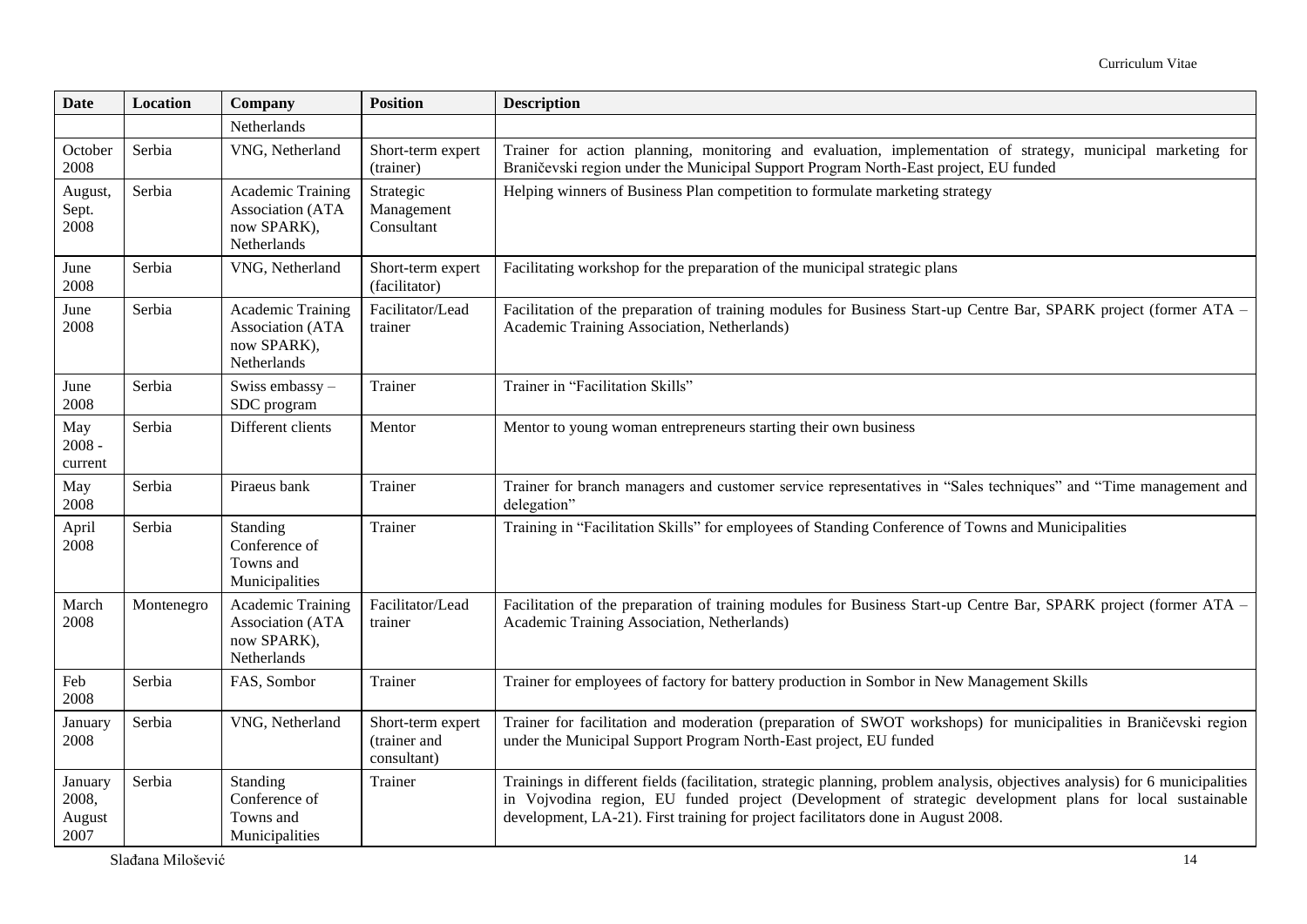| <b>Date</b>                         | <b>Location</b> | Company                                                             | <b>Position</b>                                  | <b>Description</b>                                                                                                                                                                                                                                                                          |
|-------------------------------------|-----------------|---------------------------------------------------------------------|--------------------------------------------------|---------------------------------------------------------------------------------------------------------------------------------------------------------------------------------------------------------------------------------------------------------------------------------------------|
| Dec<br>2007                         | Serbia          | Piraeus Bank                                                        | Trainer                                          | Training in Strategic Planning, Leadership and Stress Management for department managers of Piraeus bank, Belgrade                                                                                                                                                                          |
| Dec<br>2007                         | Serbia          | Academic Training<br>Association (ATA<br>now SPARK),<br>Netherlands | Facilitator/Lead<br>trainer                      | Facilitation of the preparation of training modules for Business Start-up Centre Kgragujevac, SPARK project (former<br>ATA – Academic Training Association, Netherlands)                                                                                                                    |
| Nov<br>2007                         | Serbia          | VNG, Netherland                                                     | Short-term expert<br>(trainer and<br>consultant) | Trainer for participatory strategic planning, facilitation and moderation, participation methods, project management for<br>municipalities in Braničevski region under the Municipal Support Program North-East project, EU funded                                                          |
| Sept<br>2007                        | Serbia          | MENSA Serbia                                                        | Facilitator                                      | Facilitation of planning retreat                                                                                                                                                                                                                                                            |
| Sept<br>2007                        | Serbia          | Different<br>companies and<br>organizations                         | Coach                                            | Personal development coaching for individuals started in 2007                                                                                                                                                                                                                               |
| Sept<br>2007                        | Serbia          | Academic Training<br>Association (ATA<br>now SPARK),<br>Netherlands | Facilitator/Lead<br>trainer                      | Facilitation of the preparation of training modules for Business Start-up Centre Kgagujevac, SPARK project (former<br>ATA - Academic Training Association, Netherlands)                                                                                                                     |
| May<br>2007                         | Serbia          | <b>Academic Training</b><br>Association<br>(ATA),<br>Netherlands    | Pre-trainer<br>(expert)                          | Preparation of training modules on Business Plan Writing and Organization and Resource Planning (organization, HR,<br>Project Management, Production Management), project – Business Start-up centre Kragujevac, SPARK project (former<br>ATA - Academic Training Association, Netherlands) |
| May<br>2007                         | Serbia          | <b>UNDP</b> Vranje                                                  | Facilitator                                      | Facilitation of introduction workshop and study visit to municipality of Indijia for heads of administration of 13<br>municipalities in MIR2 program, implemented by UNDP Vranje                                                                                                            |
| March<br>2007                       | Serbia          | <b>UNDP</b> Vranje                                                  | Expert                                           | General Management Skills Curriculum Development                                                                                                                                                                                                                                            |
| October<br>$2006 -$<br>June<br>2007 | Serbia          | <b>UNDP</b> Vranje                                                  | Trainer and coach                                | Project Cycle Management for Public Servants of 13 municipalities in the South Serbia (MIR2 program)                                                                                                                                                                                        |
| Dec<br>2006                         | Serbia          | <b>UNDP</b> Vranje                                                  | Facilitator                                      | Staff Retreat - December 2006                                                                                                                                                                                                                                                               |
| Sept<br>2006                        | Serbia          | <b>UNDP</b> Vranje                                                  | Facilitation/<br>Trainer                         | Training of Trainers for Farm Management component of MIR program, implemented by UNDP Vranje                                                                                                                                                                                               |
| Sept<br>2006                        | Serbia          | <b>UNDP</b> Vranje                                                  | Trainer                                          | Training of Trainers for Junior Trainers of UNDP Vranje                                                                                                                                                                                                                                     |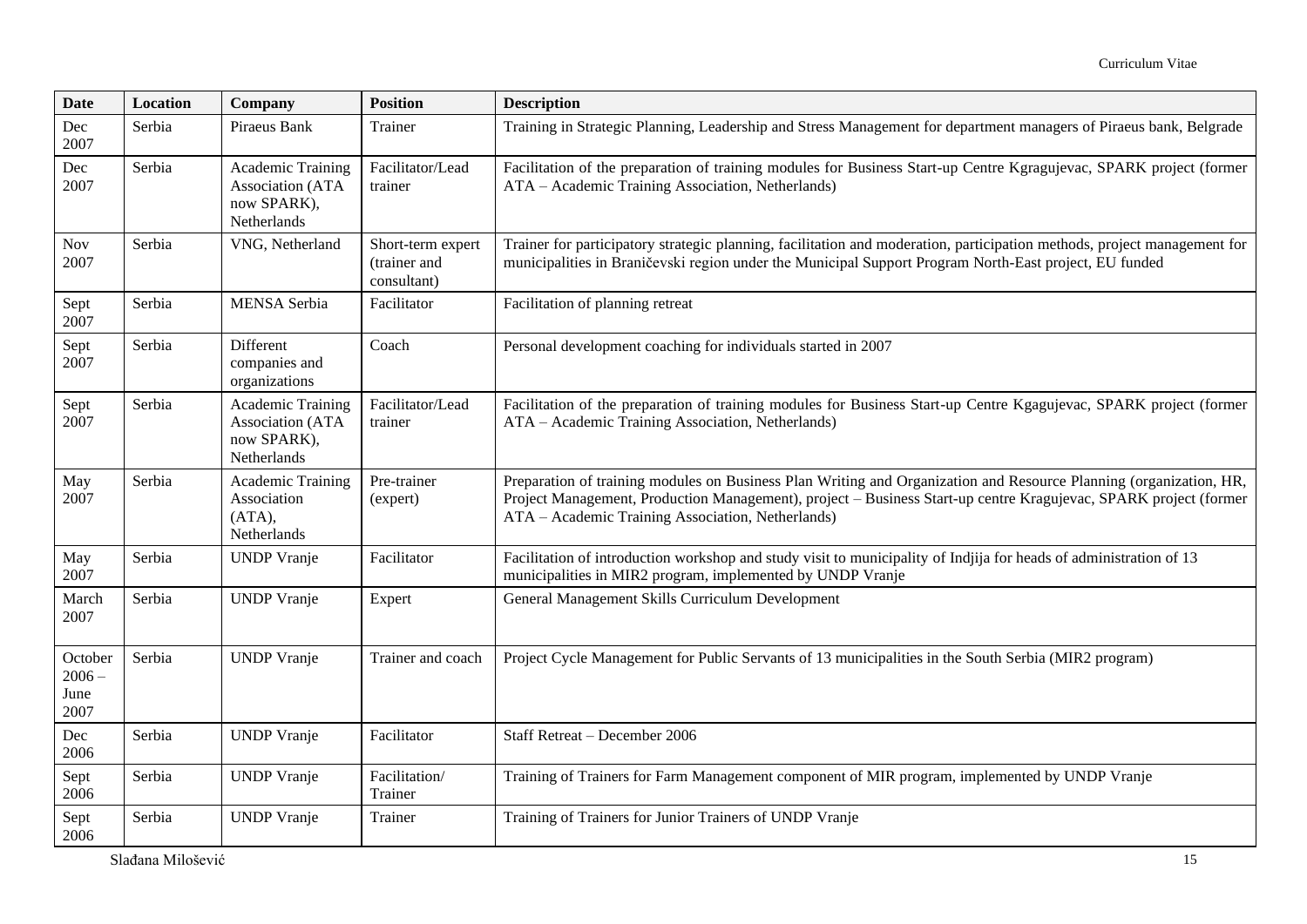| <b>Date</b>                   | <b>Location</b> | Company                                                                            | <b>Position</b>                                  | <b>Description</b>                                                                                                                                                                                                              |
|-------------------------------|-----------------|------------------------------------------------------------------------------------|--------------------------------------------------|---------------------------------------------------------------------------------------------------------------------------------------------------------------------------------------------------------------------------------|
| July<br>2006                  | Serbia          | $SIPU - Swedish$<br><b>Institute for Public</b><br>Administration                  | Trainer                                          | "Project Management" training for employees at Office for Human Resource Management, Government of Republic of<br>Serbia                                                                                                        |
| May<br>2006                   | Serbia          | <b>UNDP</b> Serbia and<br>Montenegro                                               | Facilitator                                      | Support Facilitator to UK facilitators' team                                                                                                                                                                                    |
| March-<br>May<br>2006         | Serbia          | World Bank                                                                         | Project<br>Management<br>advisor/<br>coordinator | Advisor to Office for Human Resource management of the Government of Republic of Serbia in the field of Project<br>management – coordination of donors help (SIDA, EU to the Office) and support to establishment of the office |
| Feb<br>$2006 -$<br>today      | Serbia          | Individuals,<br>International<br>Companies, Donor<br>organizations,<br><b>NGOs</b> | Coach                                            | Business Coaching for different clients, mostly executives, entrepreneurs and students – clients list is confidential                                                                                                           |
| Feb<br>2006                   | Serbia          | Swiss Embassy-<br><b>MSP</b> Program                                               | Facilitator/Coach                                | Preparation of project proposals for Municipalities of Cajetina and Arilje, Central Serbia                                                                                                                                      |
| March<br>2005                 | Serbia          | World Bank                                                                         | <b>UNDP</b> Expert                               | Review and Rationalisation of Staff Systematisation Acts and Procedures                                                                                                                                                         |
| 2004                          | Serbia          | English School of<br>Business,<br>Associate<br>Cambridge                           | Mentor                                           | Mentor for students in ESB                                                                                                                                                                                                      |
| Dec<br>2003-<br>April<br>2004 | Serbia          | <b>UNDP</b> Serbia and<br>Montenegro                                               | Expert                                           | UNDP project Design and Drafting Consultant<br>(project for the Ministry of Agriculture, Forestry and Water management)                                                                                                         |
| <b>Nov</b><br>2003            | Serbia          | <b>SDC</b> Switzerland                                                             | Trainer                                          | Trainer for Self-Management Skills                                                                                                                                                                                              |
| 2002                          | Slovenia        | Different Slovenian<br>private companies                                           | Expert                                           | <b>Entering Serbian Market</b>                                                                                                                                                                                                  |
| $2002 -$<br>present           | Serbia          | <b>UNDP</b> Serbia and<br>Montenegro                                               | Trainer                                          | Project Cycle Management Trainer for more than 1000 civil servants at different projects (federal level, republic level,<br>municipal level)                                                                                    |
| Sept<br>2002                  | Serbia          | DAAD-FORNET,<br><b>Stability Pact for</b><br>South Eastern<br>Europe               | Trainer                                          | Module-programme on "Management at Forestry Enterprises", for forestry students from Germany, Hungary, Bosnia<br>and Herzegovina, Albania and Serbia and Montenegro                                                             |
| October                       | Serbia          | English School of                                                                  | Lecturer                                         | Lecturing at undergraduate studies: Marketing Management, Strategic Marketing Management, International                                                                                                                         |